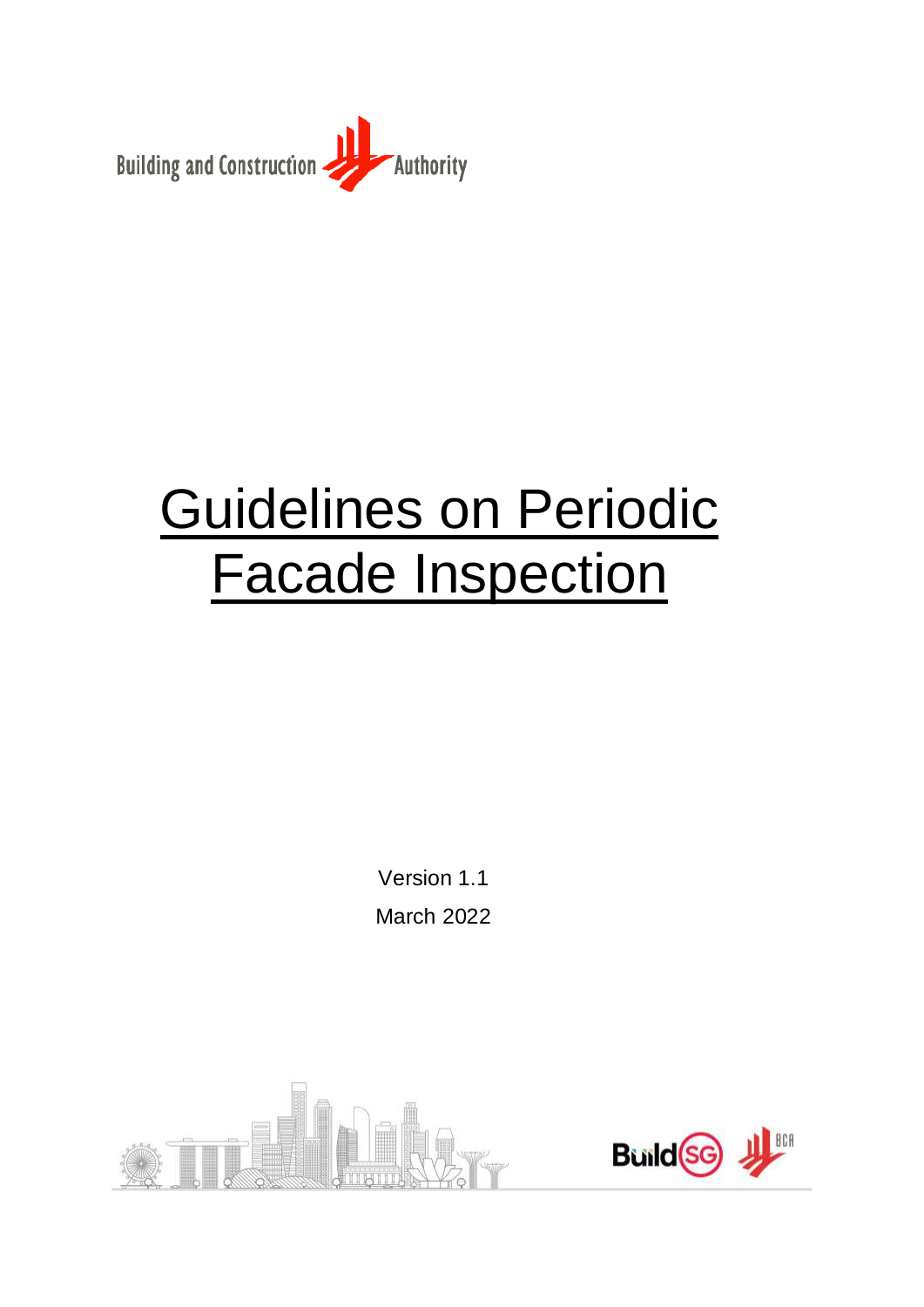# **TABLE OF CONTENTS**

#### **1. [BACKGROUND](#page-2-0)**

**2. APPLICATION OF PERIODIC FAÇADE INSPECTION REGIME**

#### **3. QUALIFICATIONS OF COMPETENT PERSON AND FAÇADE INSPECTOR**

#### **4. [GENERAL DUTIES OF COMPETENT PERSON AND FAÇADE INSPECTOR](#page-4-0)**

- 4.1. Competent Person
- 4.2. Façade Inspector

#### **5. [SCOPE OF FACADE](#page-6-0) INSPECTION**

#### **6. INSPECTION PROCEDURES**

- 6.1. Preparation and Review of Drawings/Documents
- 6.2. Inspection Planning for Access and Equipment
- 6.3. Full Visual Inspection
- 6.4. Close-range Inspection

#### **7. FULL FAÇADE INVESTIGATION**

#### **8. RECORDS OF FAÇADE INSPECTIONS**

#### **9. COMMON DEFECTS ON BUILDING FAÇADE**

- 9.1. General
- 9.2. Common Façade Defects

#### **10. ASSESSMENT AND CLASSIFICATION OF RESULTS**

#### **11. FORMAT OF REPORT SUBMISSION**

#### **12. REPAIR WORKS TO BUILDING FAÇADE DEFECTS**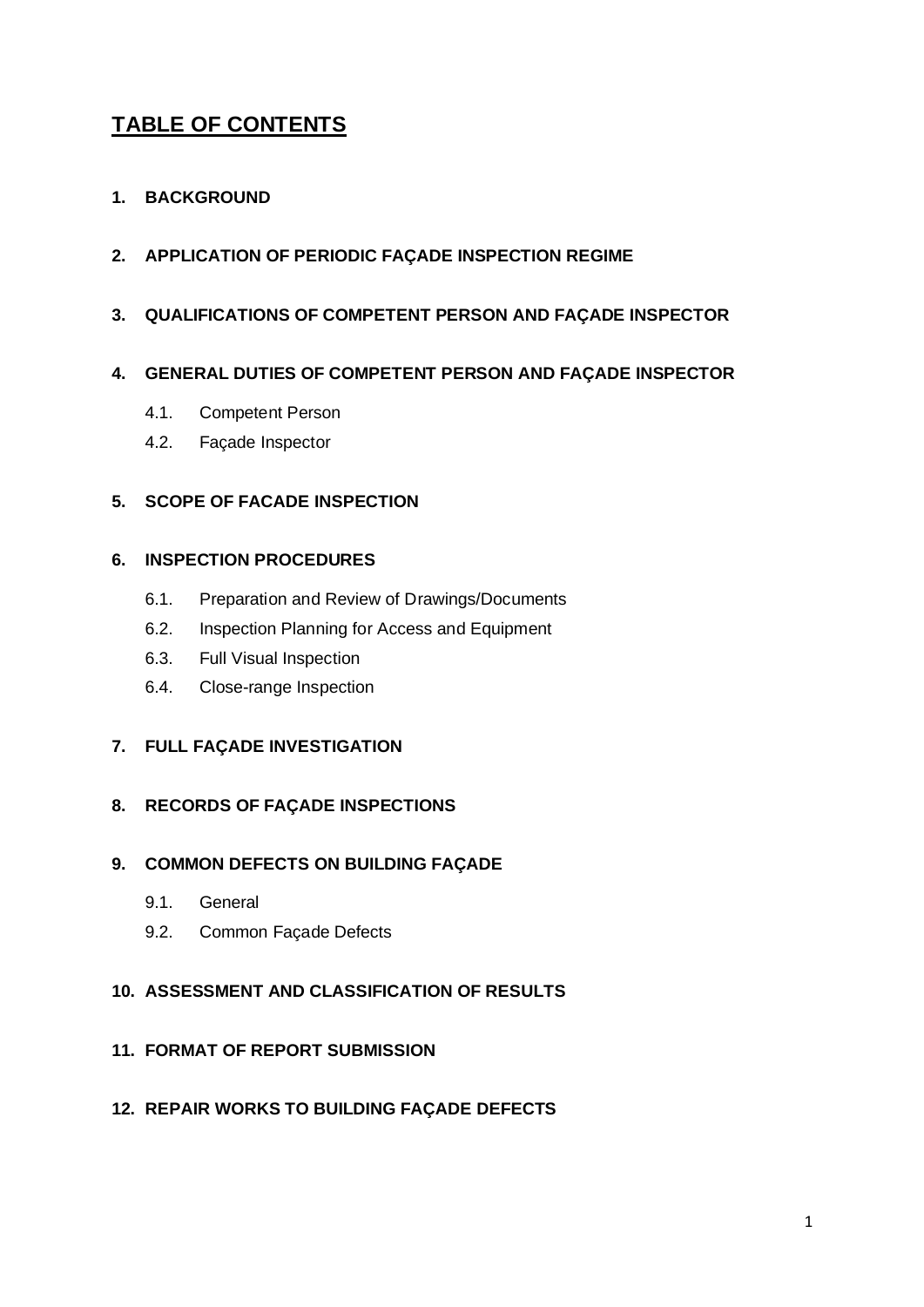#### **ANNEXES**

Annex A: Examples of Building Apex

Annex B: Examples of 10% Close-Range Inspection Requirement

Annex C: Inspection Checklist of Façade Record for Elevation

Annex D: Standard Certification by Competent Person for Periodic Façade Inspection

<span id="page-2-0"></span>of Buildings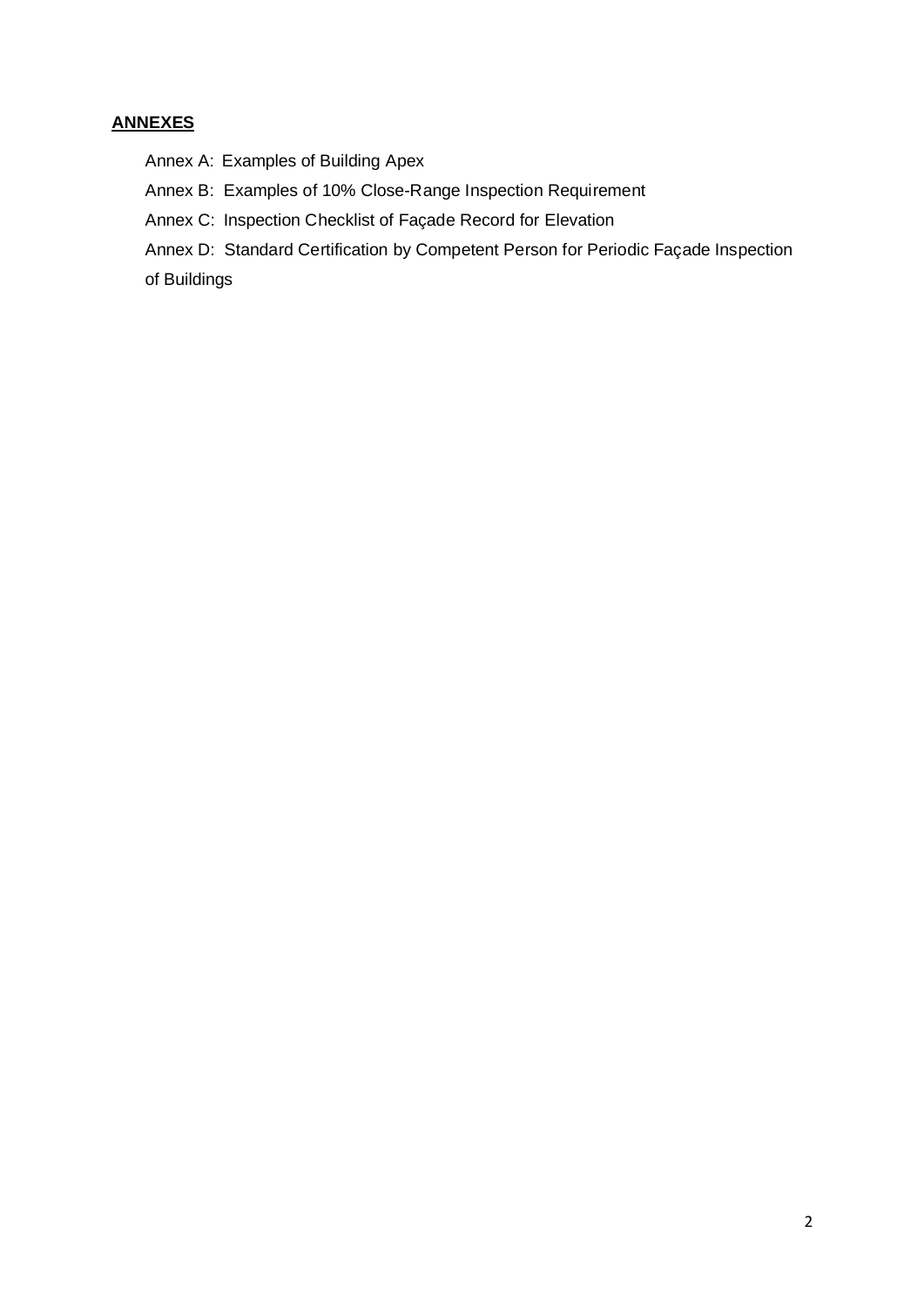#### **1. BACKGROUND**

- 1.1. The Periodic Façade Inspection (PFI) regime was introduced in 2020 to enhance the safety of building facades by facilitating early detection of façade deterioration and allowing defects to be rectified in a timely manner so as to reduce the likelihood of façade failure as our building stock ages.
- 1.2. The guidelines serve as a reference for Competent Persons and Façade Inspectors when carrying out façade inspections in Singapore.

#### **2. APPLICATION OF PERIODIC FAÇADE INSPECTION REGIME**

- 2.1. The Periodic Façade Inspection regime applies to all buildings except:
	- a) Detached houses, semi-detached houses, terraced or linked houses which are used solely as places of residence,
	- b) Temporary buildings, and
	- c) Buildings where the highest point (whether or not a roof) is 13 metres or lower when measured from the ground<sup>1</sup>.
- 2.2. Periodic façade inspections are to be carried out for a building that is more than 20 years of age<sup>2</sup>. The subsequent inspection shall be conducted at any time during the  $7<sup>th</sup>$  or later year after the year during which the last notice requiring a façade inspection was given in respect of the building.

### **3. QUALIFICATIONS OF COMPETENT PERSON AND FAÇADE INSPECTOR**

3.1. The amendments to the Building Control Act that were passed by the Parliament in March 2020 require façade inspections to be conducted by a Competent Person. The

<sup>1</sup>The building height shall be measured from the ground level to the highest point of a building and does not include installations (e.g. equipment such as antenna) on the roof of the building. See also Annex A for other examples of building apex.

<sup>&</sup>lt;sup>2</sup> The age of a building in respect of which a Temporary Occupation Permit (TOP) or Certificate of Statutory Completion (CSC) is granted in respect of the whole building is determined from the date the last TOP is granted in respect of the whole building or, where no such TOP is so granted, the date the last CSC was issued for the whole building.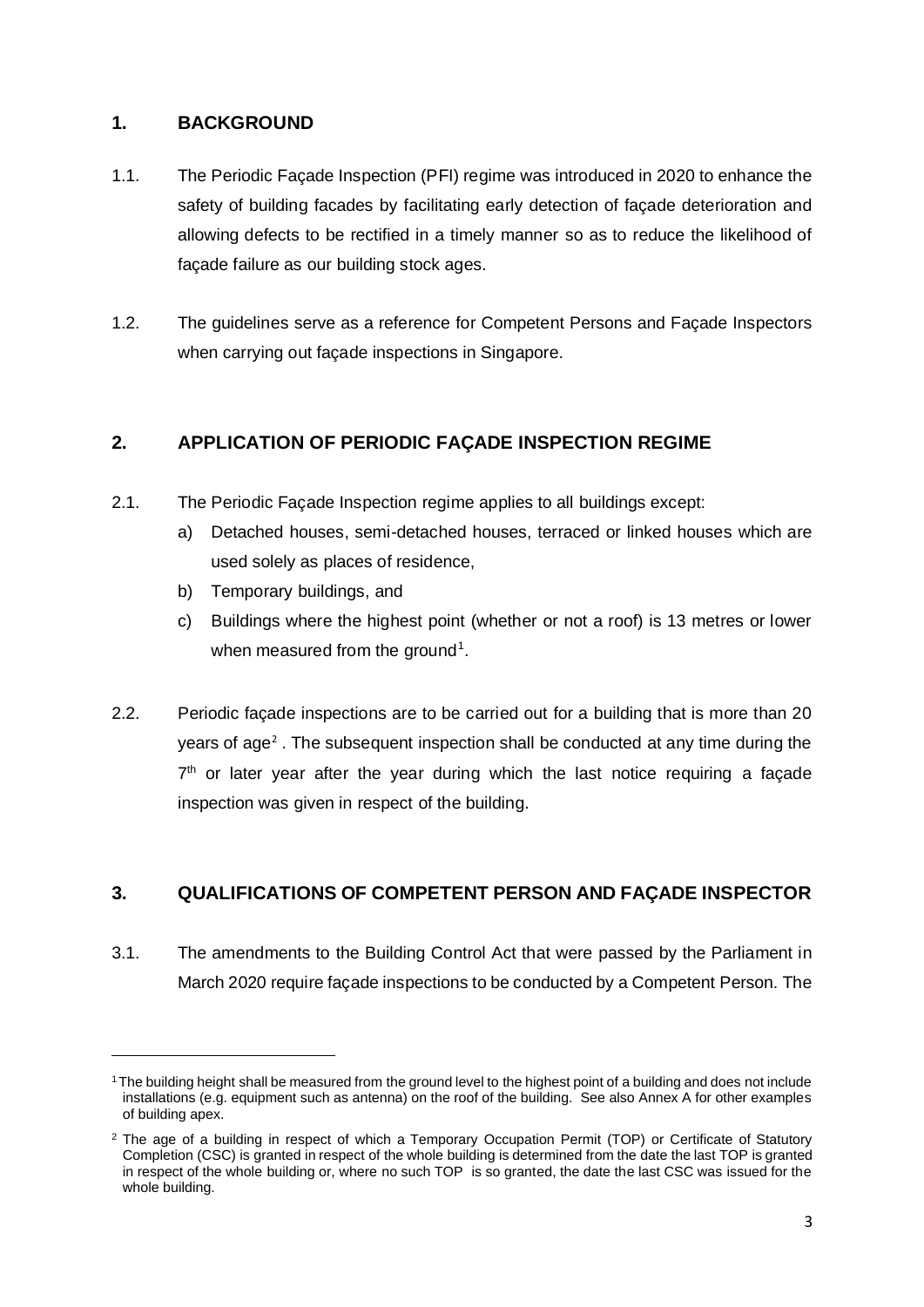Competent Person may appoint Façade Inspector(s) to assist him to carry out the façade inspections.

- 3.2. The Competent Person may be either a registered Professional Engineer in the civil or structural engineering discipline with the Professional Engineers Board, or a Registered Architect with the Board of Architects.
- 3.3. The Façade Inspector may be a registered Resident Engineer or registered Resident Technical Officer who is accredited with the Joint Accreditation Committee established by the Institution of Engineers of Singapore (IES), the Association of Consulting Engineers Singapore (ACES) and BCA for the accreditation of Façade Inspectors, or any other person who possesses the relevant qualifications and experience recognised by BCA.
- 3.4. All Competent Persons and Façade Inspectors are required to attend and pass a course titled the "Certificate in Façade Inspection" prior to carrying out any façade inspection.

## <span id="page-4-0"></span>**4. GENERAL DUTIES OF COMPETENT PERSON AND FAÇADE INSPECTOR**

#### 4.1. **Competent Person**

4.1.1. The Competent Person who is appointed by the building owner shall carry out a comprehensive visual inspection and close-range inspection that enable him to exercise his/her professional assessment and judgement on the condition of the façade being inspected. The Competent Person shall carry out the duties as prescribed in the Building Control Act and Regulations.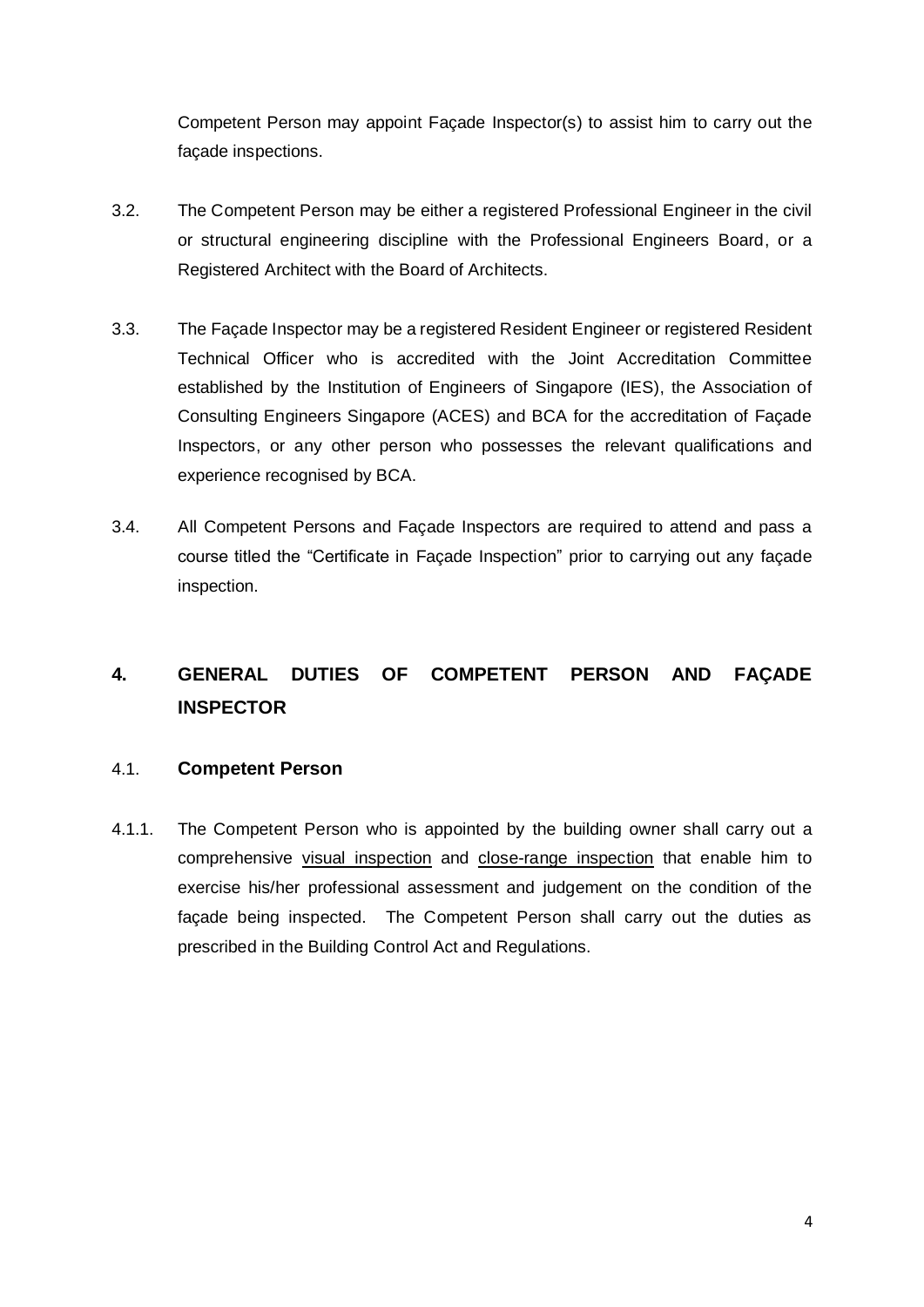- 4.1.2. The Competent Person may appoint a Façade Inspector to assist him in the façade inspection under his/her direction and supervision. However, the Competent Person shall remain ultimately responsible for the inspection and assessment of the inspection findings and overall condition of the building facade.
- 4.1.3. The Competent Person must take all necessary steps as prescribed in the Building Control Act and Regulations when carrying out of a façade inspection. He/she shall also plan for the entire inspection exercise to be carried out in a safe manner, and be present at the façade inspection to ensure that the inspection is carried out in accordance with the Building Control Act and Regulations.
- 4.1.4. As a matter of good practice, the Competent Person should, upon becoming aware of any unsafe conditions in respect of a building façade, immediately report the unsafe conditions to the Commissioner of Building Control and building owner.

#### 4.2. **Façade Inspector**

- 4.2.1. The Façade Inspector should familiarise himself with the available information and documents relevant to the building façade prior to the commencement of the façade inspection and assist the Competent Person to carry out the façade inspection in accordance with the Building Control Act and Regulations.
- 4.2.2. In the course of carrying out his duties, the façade inspector is required to record defects found during inspection and promptly inform the Competent Person and building owner if he/she observes facades that are dangerous or likely to pose immediate danger.
- 4.2.3. The façade inspector should ensure that defects recorded are done so accurately and with due diligence.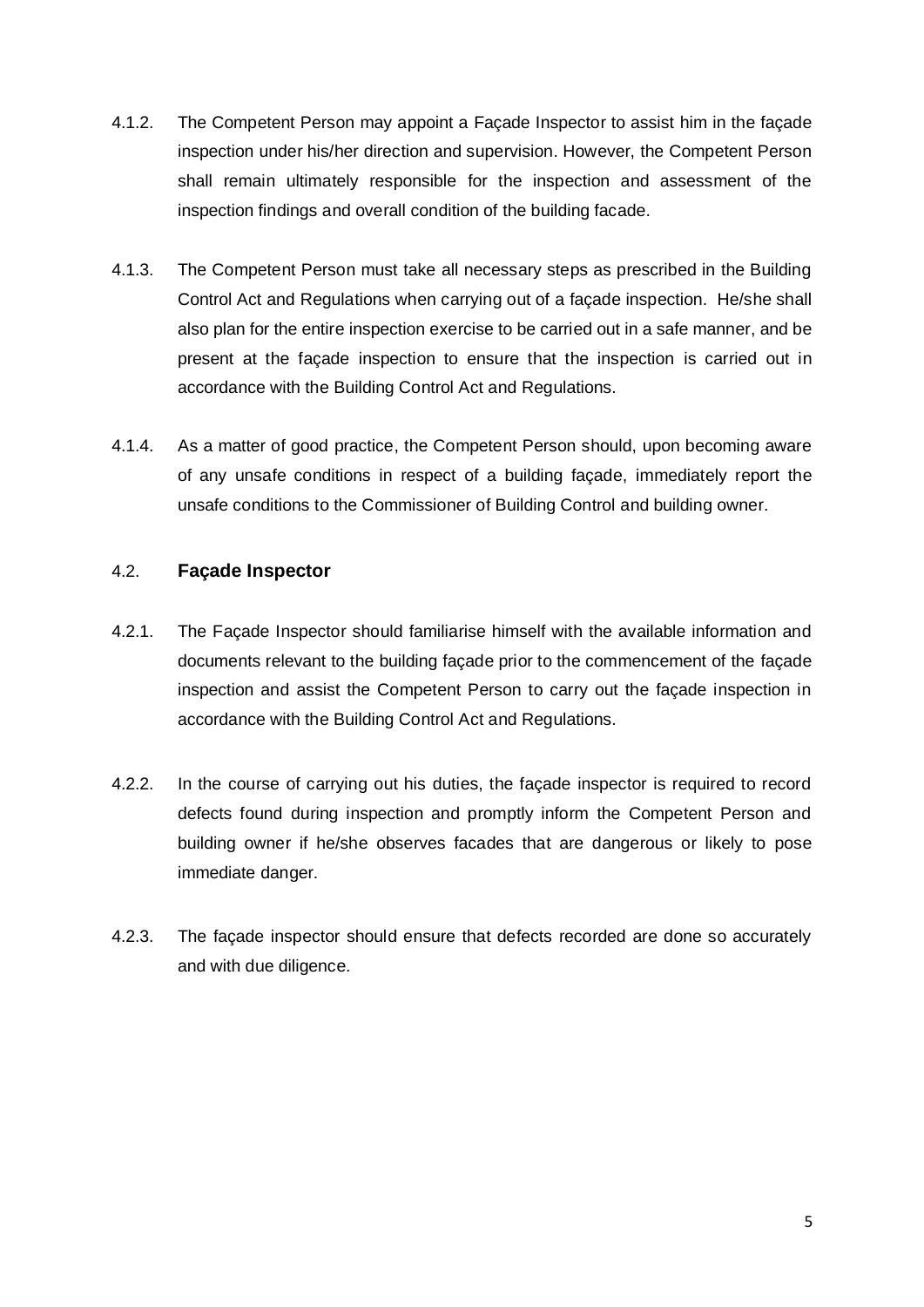#### <span id="page-6-0"></span>**5 SCOPE OF FAÇADE INSPECTION**

- 5.1 The scope of façade inspection covers the exterior of the building, any exterior feature attached to the building, and parts of a building that is located on or near the exterior of a building:
	- (a) any window, with or without movable parts, such as a roof skylight, glass panel, glass brick, louvre, glazed sash, glazed door, translucent sheeting and any other building material which transmits natural light directly from outside a building into an interior of the building;
	- (b) any grille or shutter, with or without movable parts;
	- (c) any tile, cladding, curtain wall, siding, plaster, bracket or cornice;
	- (d) any gutter, rainwater down-pipe or part of the roof;
	- (e) any membrane shade structure, or any awning or device to provide shade;
	- (f) any green wall which is partially or completely covered by vegetation, including any brackets that support it, the growing medium for the vegetation (other than soil) and any integrated water delivery system;
	- (g) any screen or screen wall;
	- (h) any louvres or fins;
	- (i) any masonry veneer;
	- (j) any window hood;
	- (k) any cantilevered roof;
	- (l) any part of a concrete wall, concrete slab, concrete beam or concrete column;
	- (m) any external balustrade;
	- (n) any directional sign, signboard, skysign, animated billboard or other advertising structure installed, and includes any frame, panel, hoarding or other supporting structure of or for the directional sign, signboard, skysign, animated billboard or other advertising structure;
	- (o) any clothes drying rack;
	- (p) any suspended ceiling system —

(i) fitted under or hung from a porch, porte-cochere, portico, covered concourse or walkway, or similar shelter —

(A) that is located at the entrance or side of building or projects from or near an external edge of a building; and

(B) that spans across a space below which is accessible to members of the public; and

(ii) the underside of which is exposed to rain;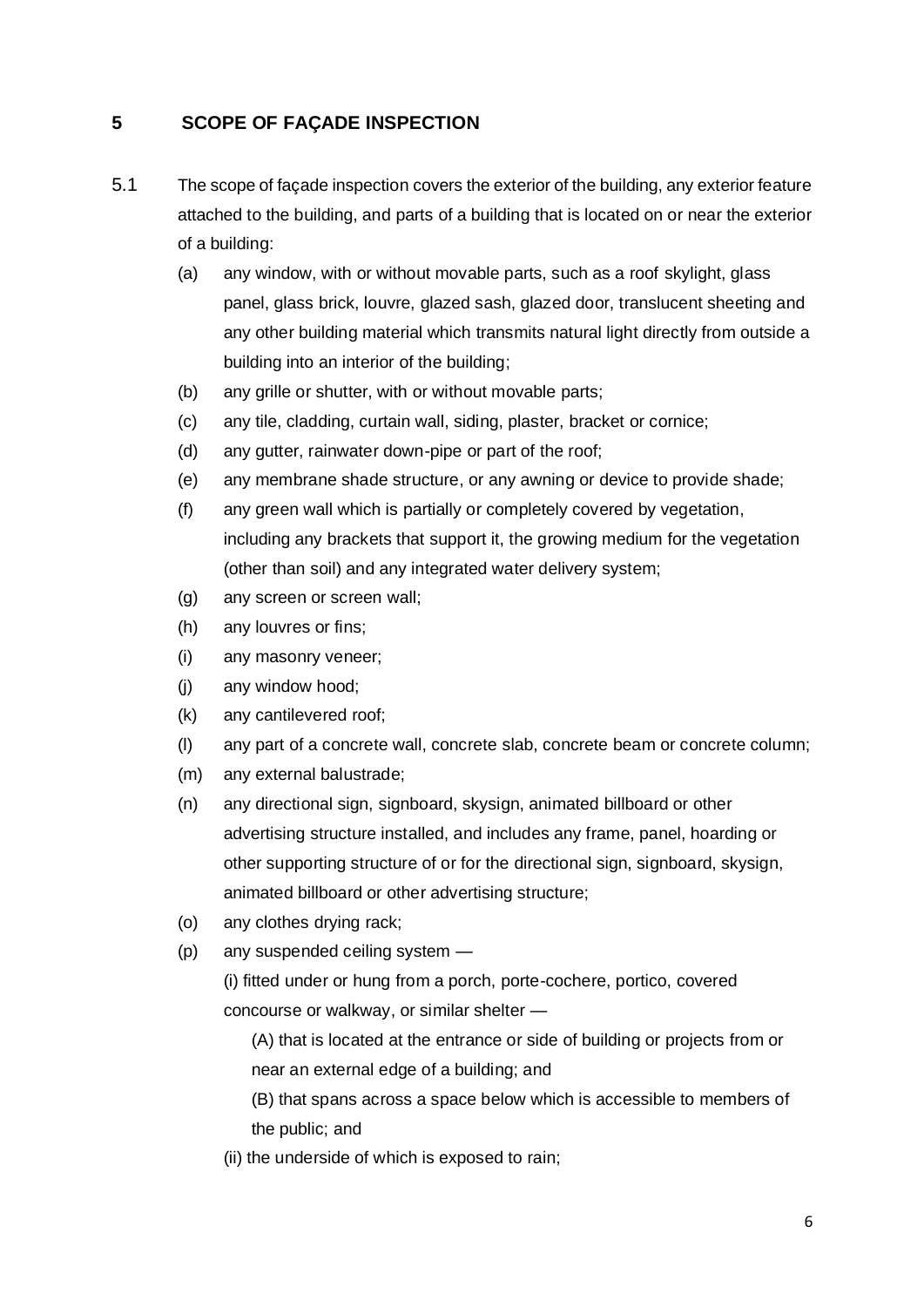(q) any of the following that is used or may be used to attach to, or that supports or may support for use with, the building any externally mounted equipment:

(i) a metal or concrete bracket, or similar structural supporting system attached to the building and to the externally mounted equipment (if any); (ii) a cable and other associated components of a structural supporting system mentioned in sub-paragraph (i), where the cable or components are attached to the building and to the externally mounted equipment (if any).

5.2 In paragraph 5.1 (q), externally mounted equipment includes the following:

- (a) an air-conditioning unit and its condensing equipment;
- (b) a ventilation system;
- (c) a photovoltaic array or panel;
- (d) a solar water heater;
- (e) an apparatus (including a dish antenna) or a combination of apparatus for the transmission or direct reception of broadcast matter or wireless communication.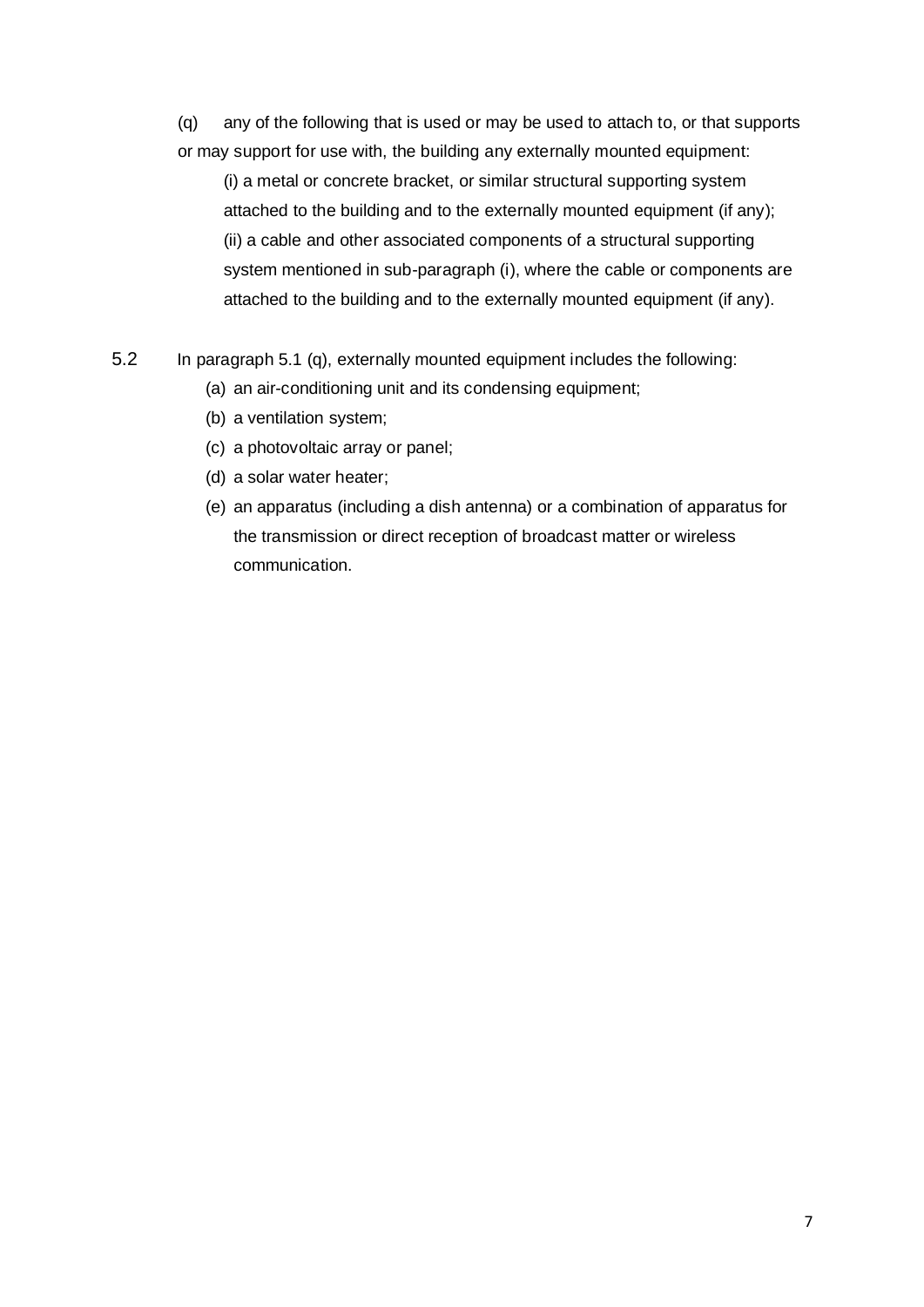#### **6 INSPECTION PROCEDURES**

#### **6.1 Preparation and Review of Drawings/Documents**

- 6.1.1 Prior to the commencement of the inspection, the Competent Person should obtain and review all relevant approved plans, shop drawings, previous inspection reports, repair works histories and details to have an understanding of the façade design and construction of the building including subsequent additions, alterations and repairs. It is also useful to find out from the building owner/ facility manager about any problems observed or reported in the building façade or its components in the past. This will enable the Competent Person to have a good understanding of the existing façade types and detailing.
- 6.1.2 If there is no information or document available on the building façade, the Competent Person shall carry out the review based on the appropriate Standards and Codes of Practices (which are applicable to Singapore) at the time of installation of the building façade with reference to the date of issue of the Temporary Occupation Permit, Certificate of Statutory Completion or other relevant documents.

#### **6.2 Inspection Planning for Access and Equipment**

- 6.2.1 The Competent Person must perform façade inspections in accordance with the Building Control Act and Regulations. When formulating the façade inspection methodology, the Competent Person should conduct an assessment of the risks involved in carrying out the façade inspection. The risk assessment should not be limited to the risks potentially faced by the Competent Person, Façade Inspector and the inspection team, and should also consider risks posed to the general public and building occupants during the façade inspection. The safe ingress and egress of the building occupants shall be ensured at all times when a façade inspection is in progress .The Competent Person must take measures to manage all identified risks such as adopting good safety practices, proper use of safety equipment, cordoningoff of at-risk areas and etc.
- 6.2.2 After reviewing all available information, the Competent Person should formulate appropriate methods for carrying out the façade inspection, including the types of access platform (e.g. gondola, boom lift etc.) to be used for close-up inspection of the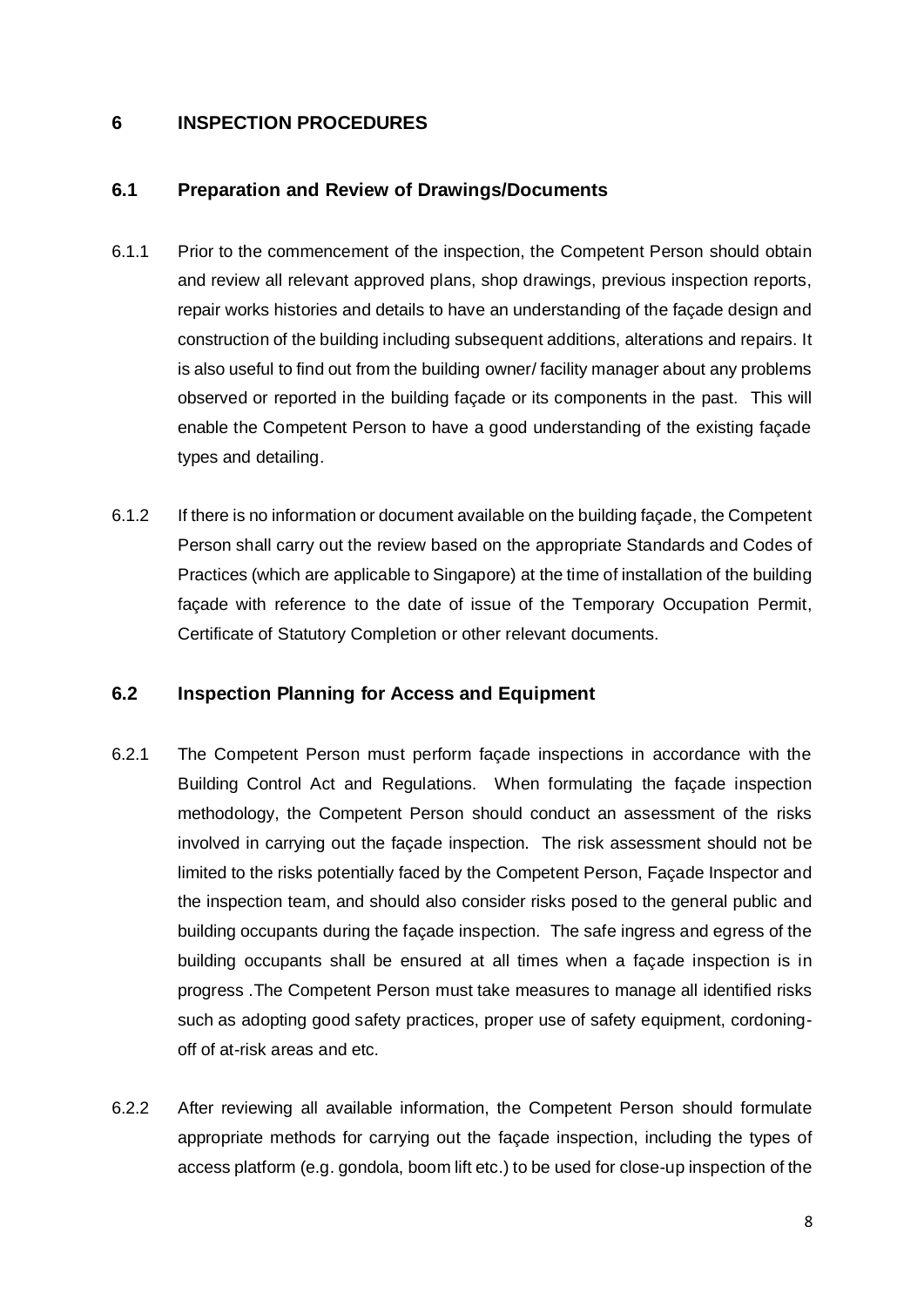façade elements by the Competent Person and Façade Inspector. The Competent Person should consider the existing maintenance access platform available and the suitability of the access platform having considered the surrounding conditions of the building.

- 6.2.3 In situations where the use of a gondola is not feasible, the Competent Person may consider to use other access modes or equipment for carrying out the inspection such as mast climber, scissor lift, boom lift, building maintenance unit system, motorised elevated work platform or other observation platform as he/she deems appropriate. Notwithstanding the selected mode of access, the Competent Person is reminded to ensure that all requirements pertaining to working-at-height as imposed by the Ministry of Manpower (MOM) and relevant agencies must be met, and all operators shall have attained the relevant certification in the operation of the relevant machineries. The Competent Person must also ensure that all access platforms required to be erected for facilitating the inspections comply with standards set by the MOM.
- 6.2.4 The Competent Person must plan for the façade inspection to be done with minimal inconvenience to the building occupants and the general public, and work with the building owner to notify the building occupants of the façade inspection in advance.

#### **6.3 Full Visual Inspection**

- 6.3.1 The full visual inspection is a visual survey carried out to observe and assess the condition of the entire building façade at an appropriate distance from ground level or other suitable vantage points.
- 6.3.2 The Competent Person and Façade Inspector under the direct supervision of the Competent Person shall, from ground level or other suitable vantage locations, methodically observe and assess the condition of the entire facade areas horizontally and vertically. Amongst others, the Competent Person and Façade Inspector should look out for dilapidation and displacement of façade elements.
- 6.3.3 Equipment such as photographic cameras and binoculars should be used to assist in the façade inspection, and to record the façade condition. Good resolution photos showing all elevations views, far views, and close-up views of the building facades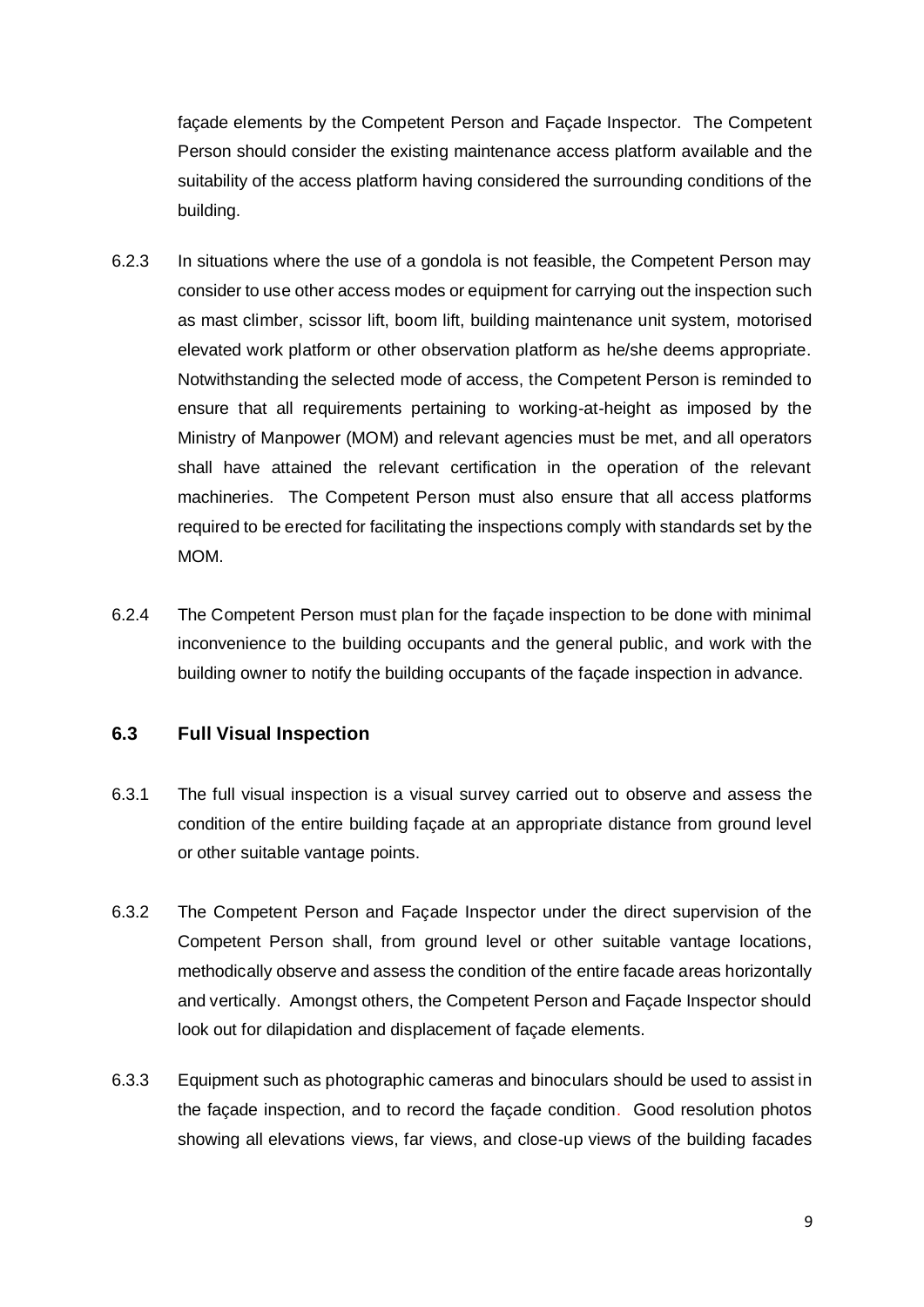inspected, including the façade defects observed during this stage, shall be taken during the visual inspection.

6.3.4 Where the Competent Person intends to adopt technologies (e.g. infra-red scanning thermography, unmanned aerial vehicles/ drones, etc.) to facilitate the performance of façade inspection, approval from Commissioner of Building Control is required. The Competent Person shall engage a suitably qualified party to operate the equipment and provide interpretation and assessment of the results obtained. The Technical Reference TR 78: 2020 – Building facade inspection using Unmanned Aircraft Systems (UAS) shall be referred to when unmanned aerial vehicle or drone is used for the façade inspection.

#### **6.4 Close-range Inspection**

#### 6.4.1 **What is "close-range" inspection?**

6.4.1.1 A close-range inspection is a close-up visual façade inspection with tactile assessment (i.e. physical contact with the façade) of the building façade, carried out using probing tools (e.g. tapping rod, rubber mallet), non-destructive testing or technology (i.e. borescope, scanning equipment which does not require special training to operate or use), or a combination of the aforesaid probing tools and nondestructive testing or technology. Where the Competent Person intends to adopt technologies (e.g. robotic automated tapping device, automated scanning equipment, Infrared and ultrasound scanners, etc.) to facilitate the performance of façade inspection, approval from Commissioner of Building Control is required. The Competent Person must perform close-range façade inspection on suitable parts of each elevation of the building, being at least 10% of the surface area of each elevation (i.e. each face of the building). The purpose of a close-range inspection is to conduct a detailed inspection of the façade elements to observe and evaluate conditions of the façade that might be concealed or cannot be observed during the full visual inspection. Close-range inspection requires physical contact with the façade to detect both surface and underlying defects, such as delamination, de-bonding, or hollowness in plaster/ tile and displacement or dislodgement of panels, failure of anchorages/ fasteners/ supports/ brackets, as well as looseness or cracking of the elements on the building façade.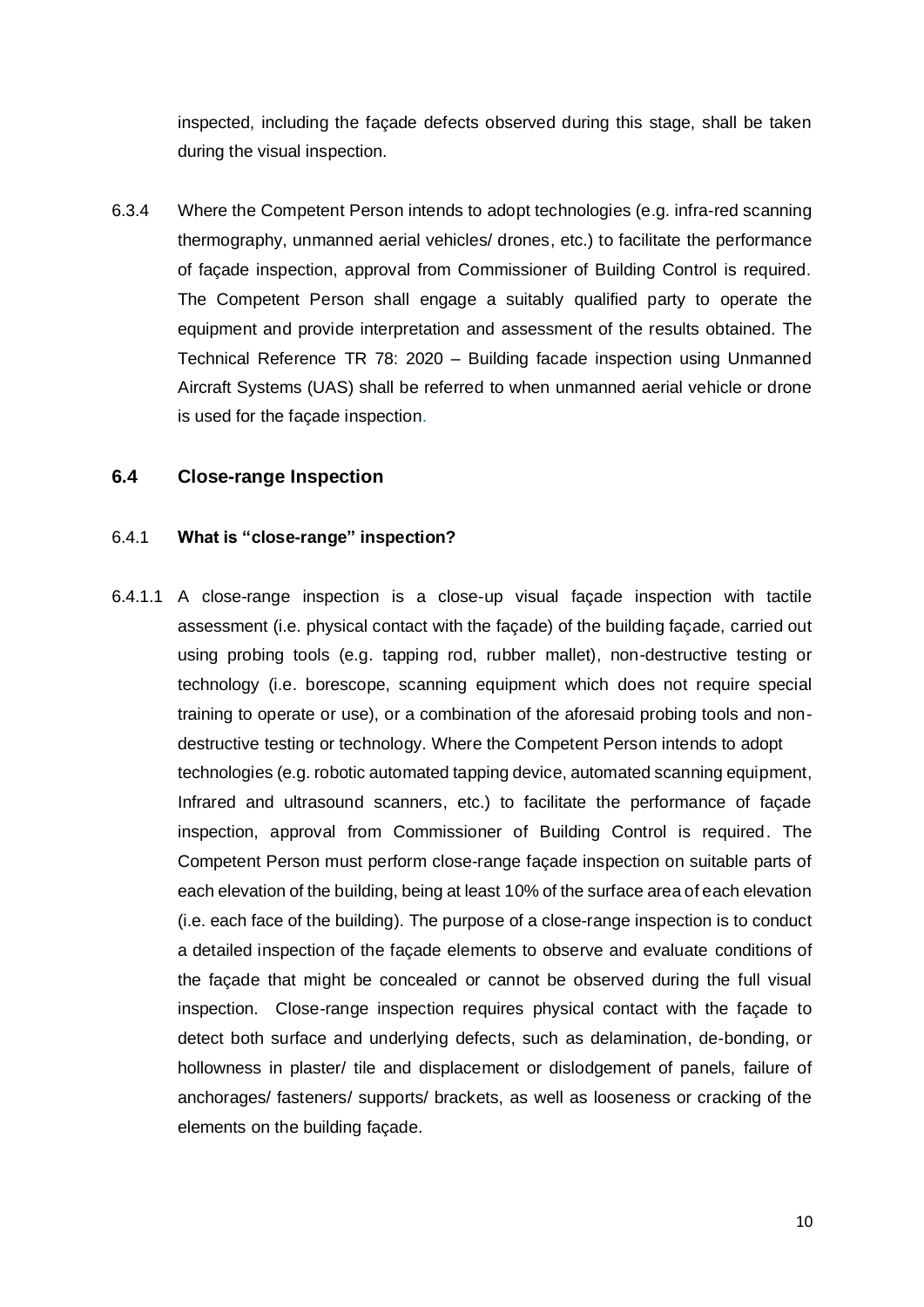#### 6.4.2 **How to calculate the 10% surface area of each façade elevation?**

- 6.4.2.1 In general, the entire façade area for each building elevation is calculated by multiplying the height of the building elevation by the length of the building elevation. The "close-range" inspection must be performed on a surface area of at least 10% of the surface area of each building façade elevation. See Annex B for examples of the computation of the 10% façade elevation area.
- 6.4.2.2 On buildings with recesses within the façade elevations, the recessed areas shall count towards the total surface area of a façade elevation for close-range inspection for that façade elevation. The Competent Person is to assess and decide if the "close-range" inspection should be performed for the recessed area.
- 6.4.2.3 The close-range inspection shall also apply to the external façade elements at the underside of sky-bridges and overhanging floors of cantilevered buildings (e.g. The Interlace, Marina Bay Sands). The underside area of each sky-bridge or overhanging floor shall count towards the total surface area of a façade elevation.

#### 6.4.3 **Where to carry out close-range inspection?**

- 6.4.3.1 Based on the findings from the full visual inspection and the review of the available information on the building façade including past inspection reports, the Competent Person shall carry out a close-range inspection covering certain surface area of at least 10% of the surface area of each façade elevation.
- 6.4.3.2 The selection of areas of the building facade for close-range inspection should take into consideration factors such as volume of human traffic below the facade, areas of building facades with possible façade defects or problems identified during the full visual inspection and degree of deterioration risk of associated façade elements.
- 6.4.3.3 The Competent Person should also select areas that are different from the areas selected during the previous façade inspection cycles, where possible. The coverage of the close-range inspection should be well spread out around the façade perimeter of the building and representative of the façade condition.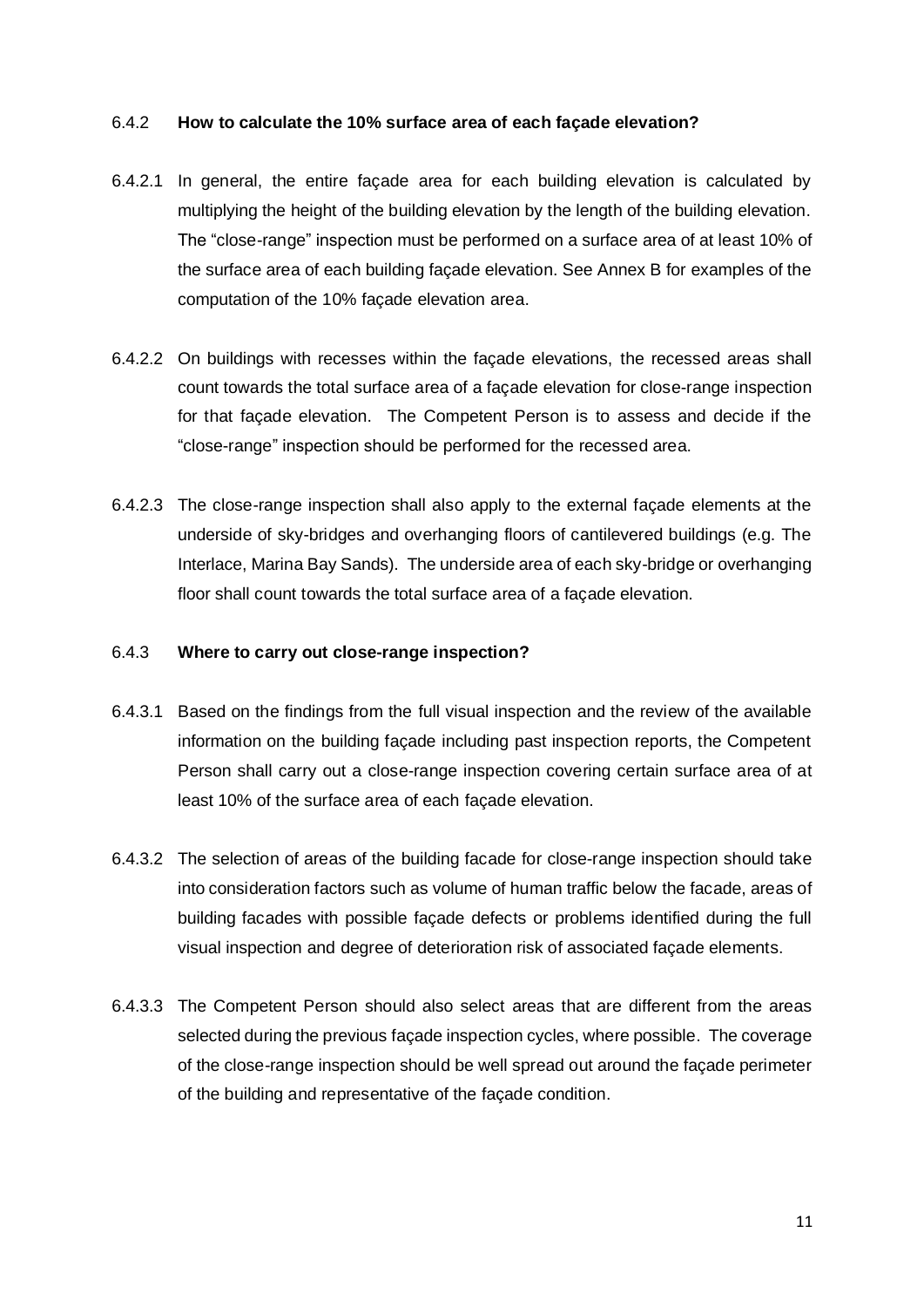6.4.3.4 The Competent Person shall keep and ensure keeping of all records of the findings, including details such as time and date of façade inspections, areas and locations of façade defects, items or parts of building façades inspected.

#### 6.4.4 **How to carry out close-range inspection?**

- 6.4.4.1 The Competent Person and Façade Inspector should, whenever possible, adopt the use of suitable equipment and techniques to assist him in performing close-range inspection. A small flexible optical camera i.e. a borescope should be used to inspect the concealed supports behind a cladding panel and cavity brick wall. Probing tools such as a tapping rod or rubber mallet to gently tap on the building façades should be used to detect underlying defects (e.g. delamination or hollowness in plaster/ tile), or other equipment to detect hollowness in façade elements.
- 6.4.4.2 Where the façade has concealed supports and the Competent Person or Façade Inspector is unable to use equipment to inspect these supports, the façade inspection should include localised removal of selective façade elements or panels in each façade elevation.
- 6.4.4.3 If required, the façade elements and their attachments and anchorages should be sent for testing to ascertain the deterioration level and integrity of the building façade.

#### **7 FULL FAÇADE INVESTIGATION**

- 7.1 Following the completion of the full visual and-close-range inspections, the Competent Person is required to assess whether a full facade investigation is necessary. The presence of extensive or systemic severe façade defects (e.g. several loose panels/tiles/bricks, bulging plaster at many locations of the façade, missing or failed anchorages, extensive corrosion of metal parts, etc.) shall warrant the need for a full façade investigation.
- 7.2 Where a full façade investigation is required, the Competent Person shall make an application to the Commissioner of Building Control to carry out the full façade investigation. The application must be accompanied by an interim report containing a detailed description of the visual inspection and close-range inspection, information relating to the design, construction, maintenance and history of the façade of the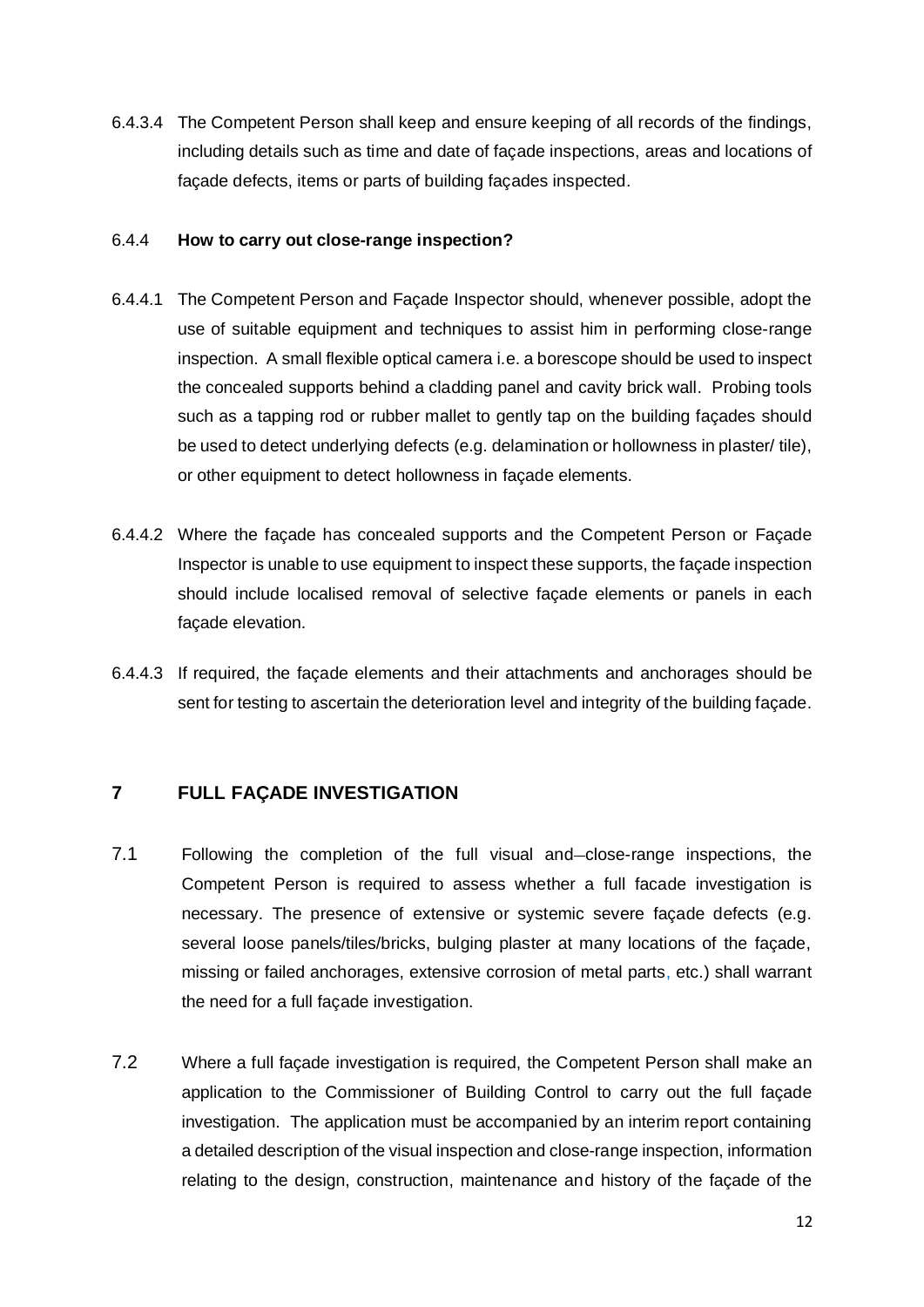building, and a proposal describing in detail the percentage of the total surface area of each building elevation to be subject to the full façade investigation and the manner in which the relevant design checks and tests are to be carried out.

- 7.3 In the application, the Competent Person should also indicate whether any on-site and/or laboratory tests will be carried out to assess and verify the façade condition, strength of the façade materials and extent of the façade defects, if deemed necessary. Examples of on-site tests on structural sealant glazing building include the de-glazing test and sealant pull-out test of existing sealants to better evaluate the adhesion and performance integrities for non-mechanical restraining of façade elements such as curtain walls.
- 7.4 For the concealed elements that the Competent Person or Façade Inspector is unable to use equipment to inspect, the Competent Person or Façade Inspector should remove suitably selected façade elements or panels per façade elevation for inspections. Where access from inside the building is required in order to carry out the full façade investigation on the concealed façade elements, the Competent Person shall obtain the necessary permissions (e.g. from the building owner and tenant) for the requisite access.

#### **8 RECORDS OF FAÇADE INSPECTIONS**

- 8.1 The Competent Person and Façade Inspector should adopt appropriate identification systems (e.g. using photos and mark-ups on drawing plans and elevations) to record defects in the facades that require repairs.
- 8.2 Good resolution photos showing far views, all elevations views, medium long shot (up to four storeys), and close-up views of the building façades inspected, including any façade defects observed, shall be taken during the façade inspection and submitted in the report to BCA. The minimum photo ground sampling distance of 0.15cm/pixel is recommended. All the individual original defect photos are to be submitted as attachment files with the inspection report. For thermography, the minimum resolution of 320x240 is recommended at suitable sampling distance.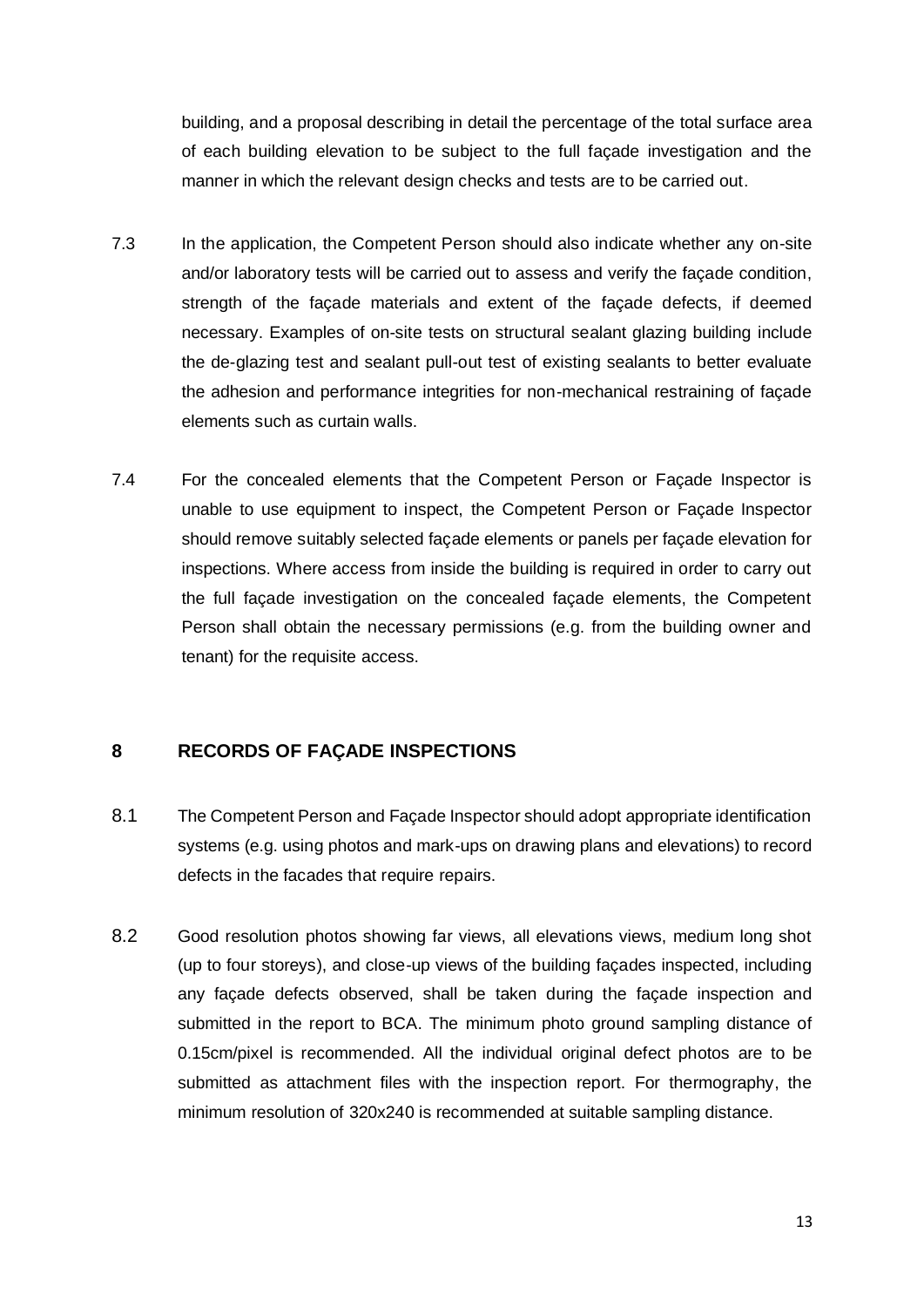8.3 The Competent Person must also prepare and submit reports on the results of the visual inspection, close-range inspection and full façade investigation (where applicable), in accordance with the Building Control Act and regulations, to the Commissioner of Building Control.

#### **9 COMMON DEFECTS ON BUILDING FAÇADE**

#### **9.1 General**

- 9.1.1 Materials used in building façades will deteriorate over time due to exposure to weather and general wear and tear. The rate of deterioration depends on the type of materials and connection systems used, the quality of workmanship during construction and the exposure conditions. If timely rectification of defects is not carried out, the façade element may fall off from the building façade, posing danger to people and risk of possible property damage. Hence, it is important to tackle and arrest defects in building facades early for repairs to be carried out before failure occurs.
- 9.1.2 Section 9.2 of these Guidelines highlight some common defects in building façades and attachments affixed to building facades. Competent Persons and Façade Inspectors should exercise due diligence while carrying out the façade inspections, and also keep a lookout for other types of defects that are not listed herein. For metal fixtures which were installed after the TOP/CSC, it is also important to find out the age and details of the metal fixtures to study the risk of fallen of the metal fixtures. All defects in building facades should be set out in the façade inspection reports, in accordance with the Building Control Act and regulations.

#### **9.2 Common Facade Defects**

- 9.2.1 Plaster, concrete elements, tiles, bricks:
	- a) Bulging/ cracked plaster
	- b) Spalling/ delamination/ cracking of concrete
	- c) Cracked/ loose wall tiles
	- d) Efflorescence on plaster/ brick walls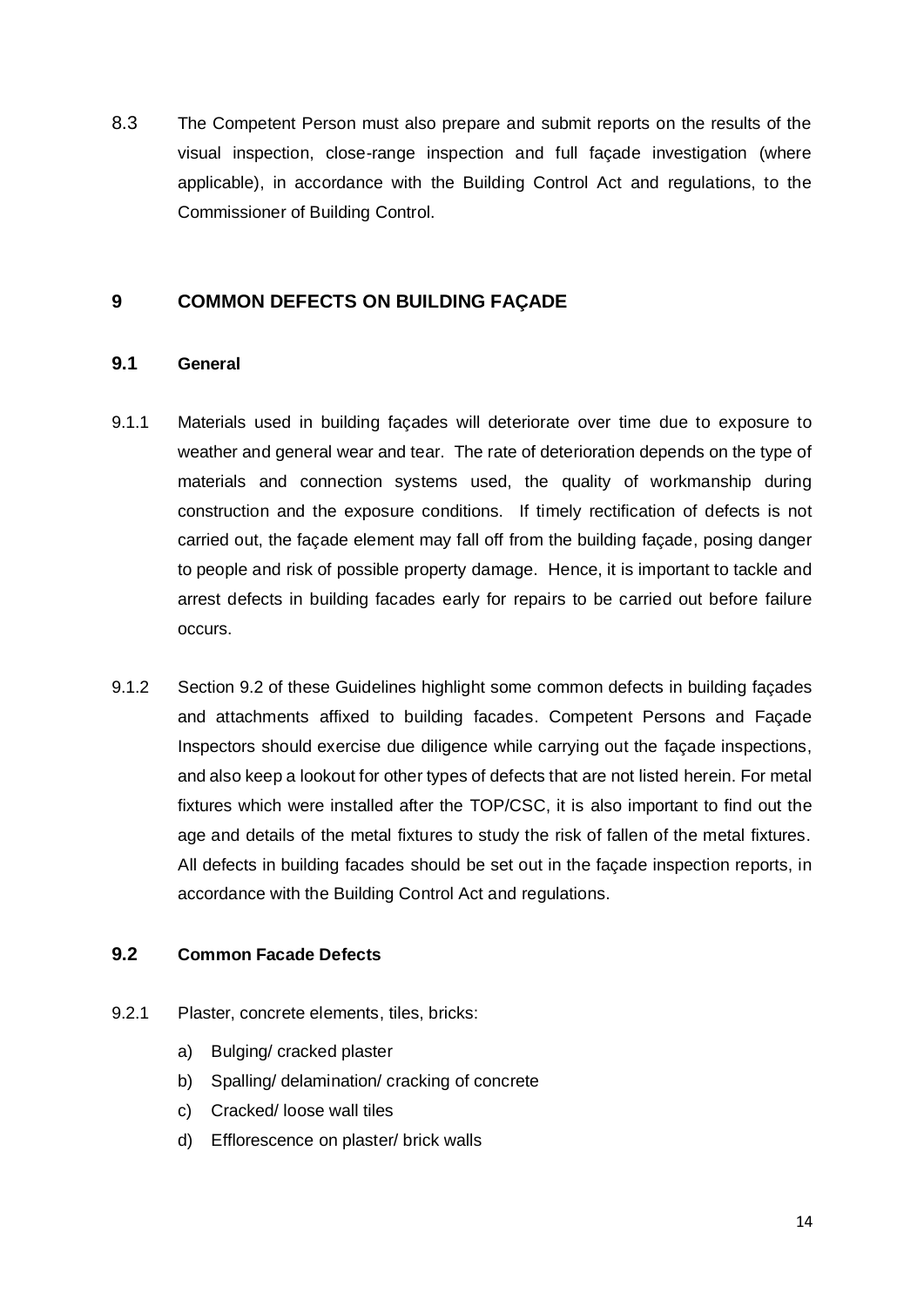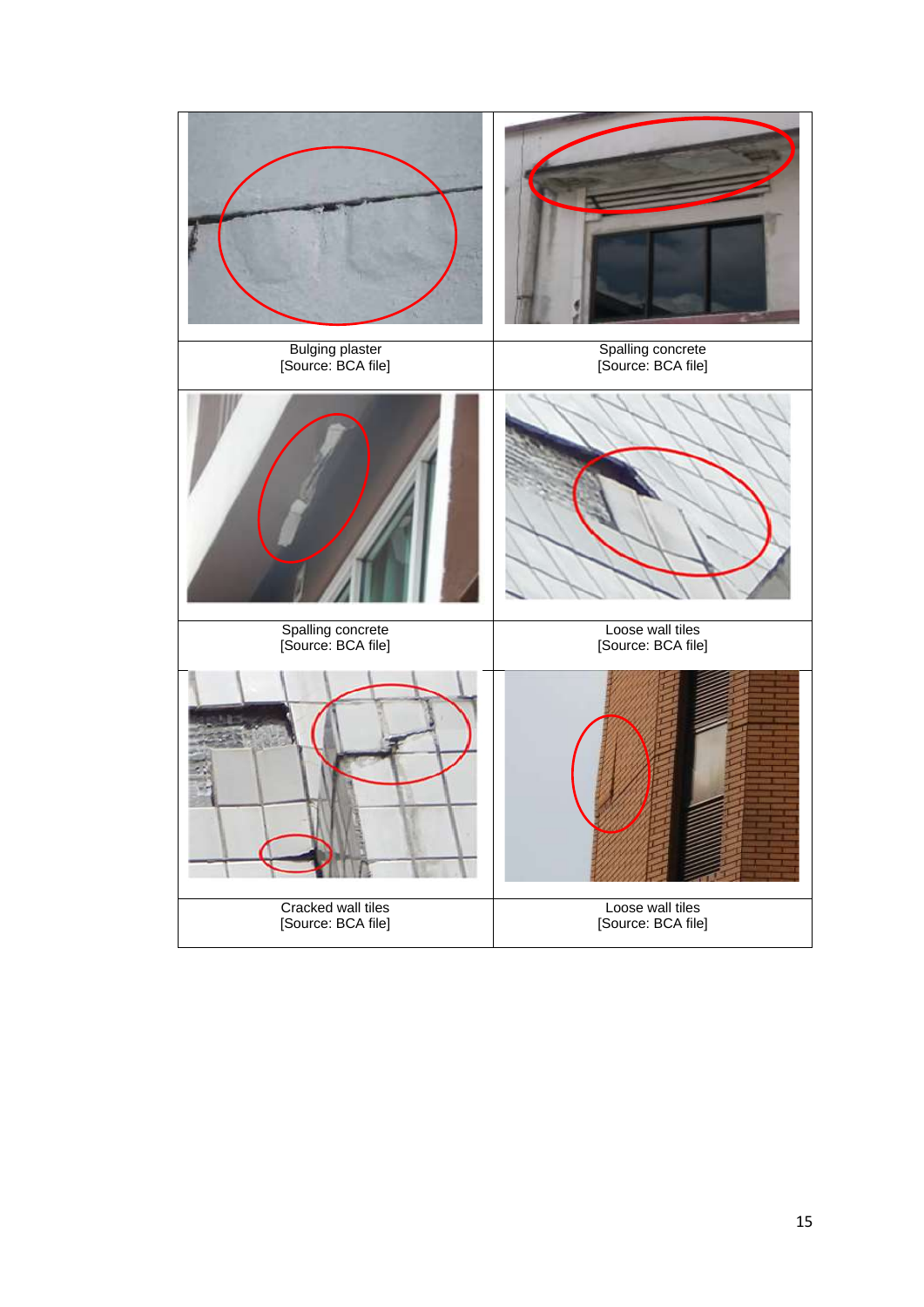

- 9.2.2 Curtain wall and associated openable windows
	- a) Loose gaskets and seals
	- b) Deformation/ dislodgement of capping
	- c) Misalignment of transoms
	- d) Breakage of panels
	- e) Corrosion of brackets
	- f) Failure of joints

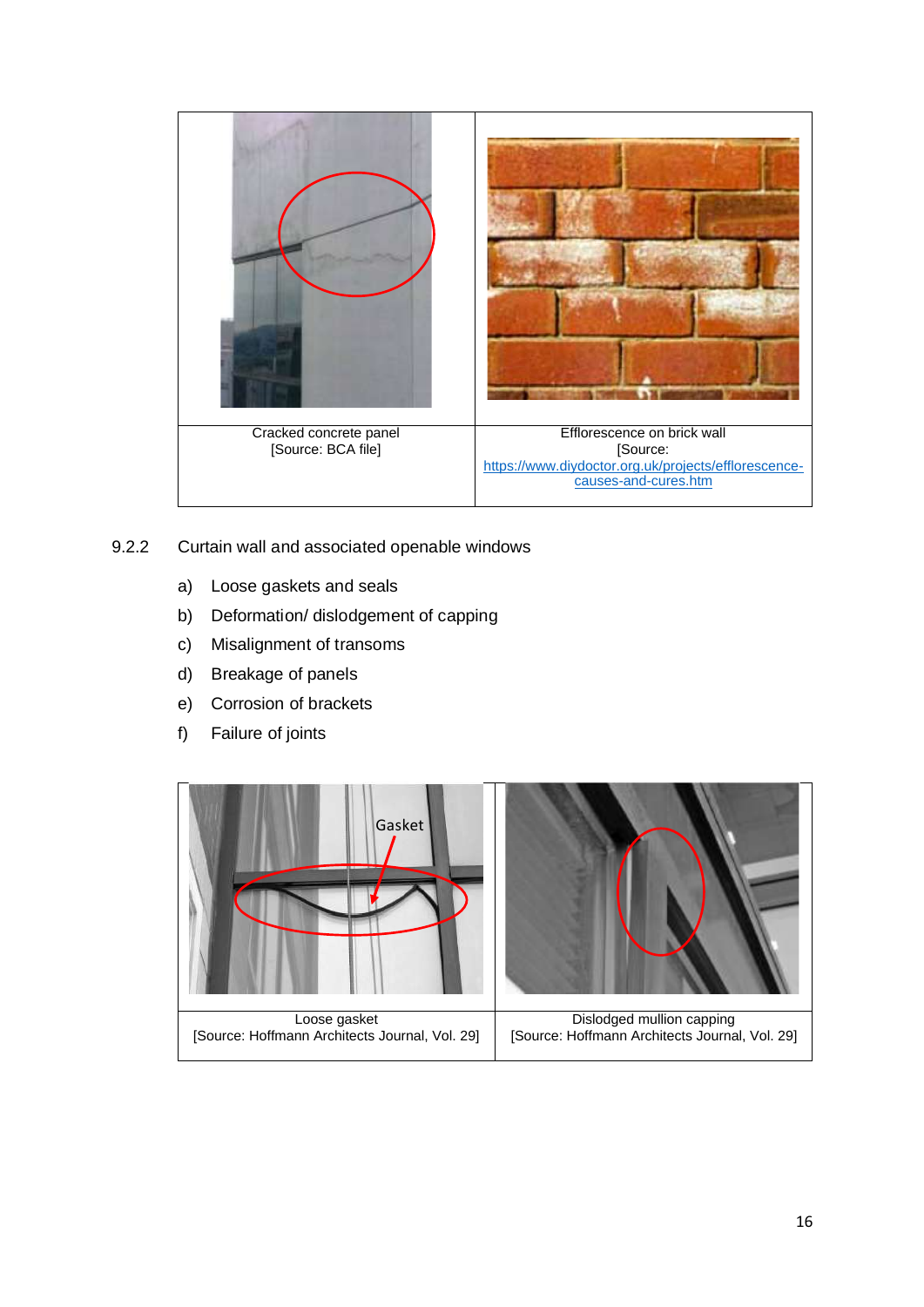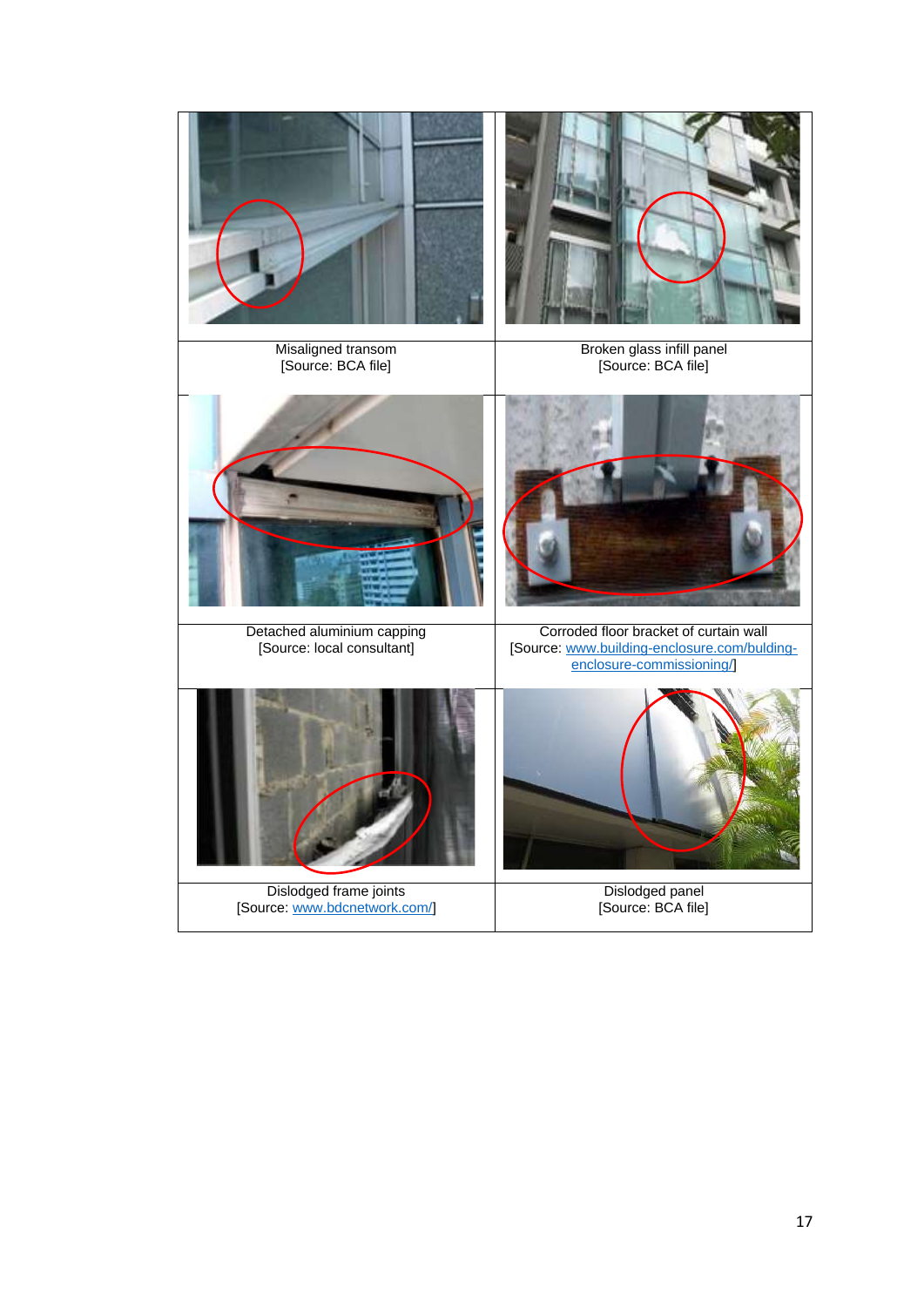#### 9.2.3 Cladding

- a) Missing screws/ pins in connections
- b) Corrosion of brackets/ fasteners
- c) Failure of screws/ rivets
- d) Failure of adhesive bond e.g. structural sealant
- e) Deformation/ warping of panels
- f) Cracked panels
- g) Defects on boards
- h) Loose cladding panels
- i) Dislodged panel

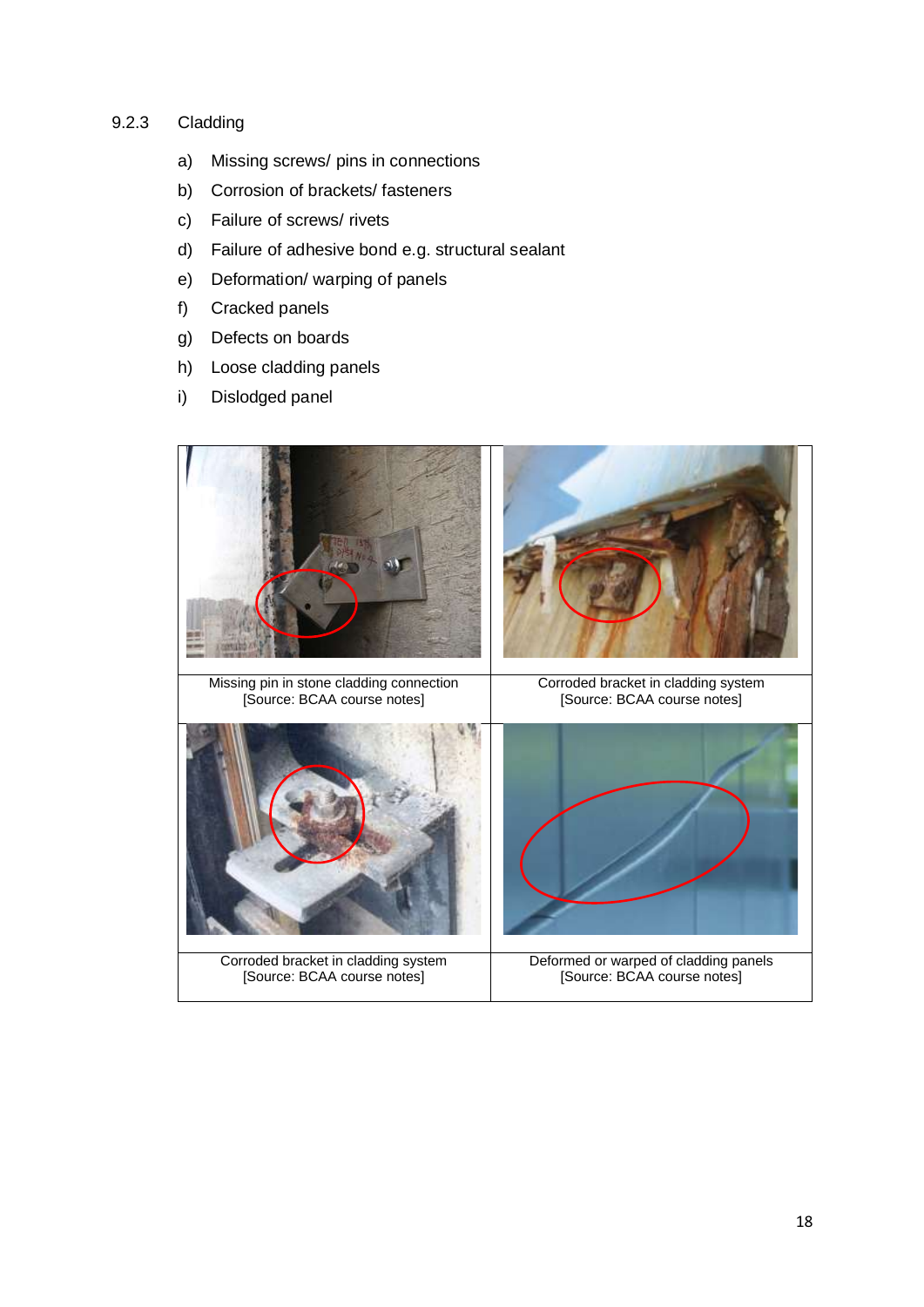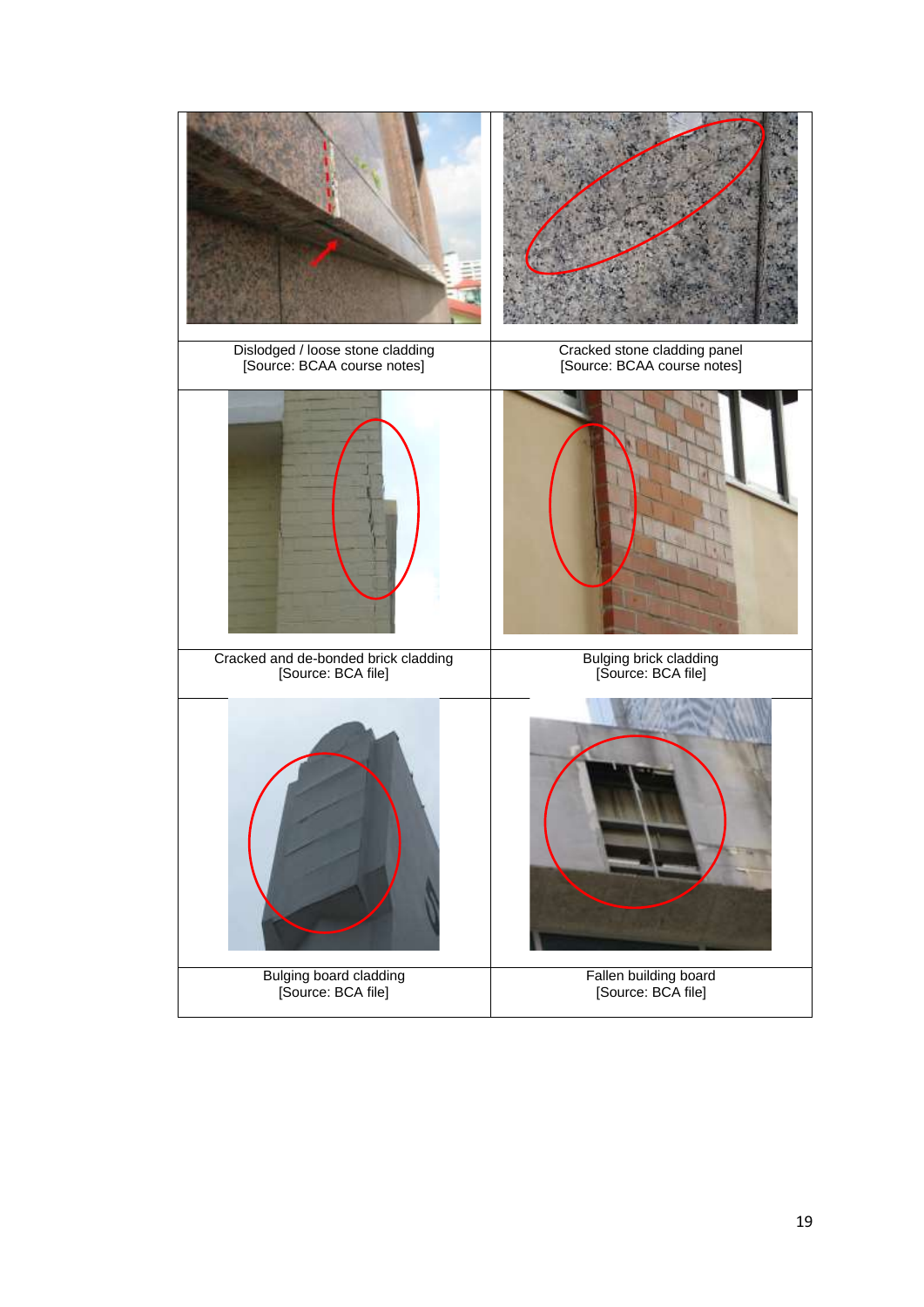#### 9.2.4 Green wall, screen wall

- a) Corrosion of green walls
- b) Missing/ loose connections



- 9.2.5 Exterior suspended ceiling system
	- a) Loose ceiling boards
	- b) Water staining on ceiling boards
	- c) Dangling ceiling panel
	- d) Damaged hanging rod for false ceiling
	- e) Moulding on external ceiling board
	- f) Corroded fixing
	- g) Poor embedment of fixing
	- h) Degradation of ceiling board/ support frame
	- i) Spalling of concrete substrate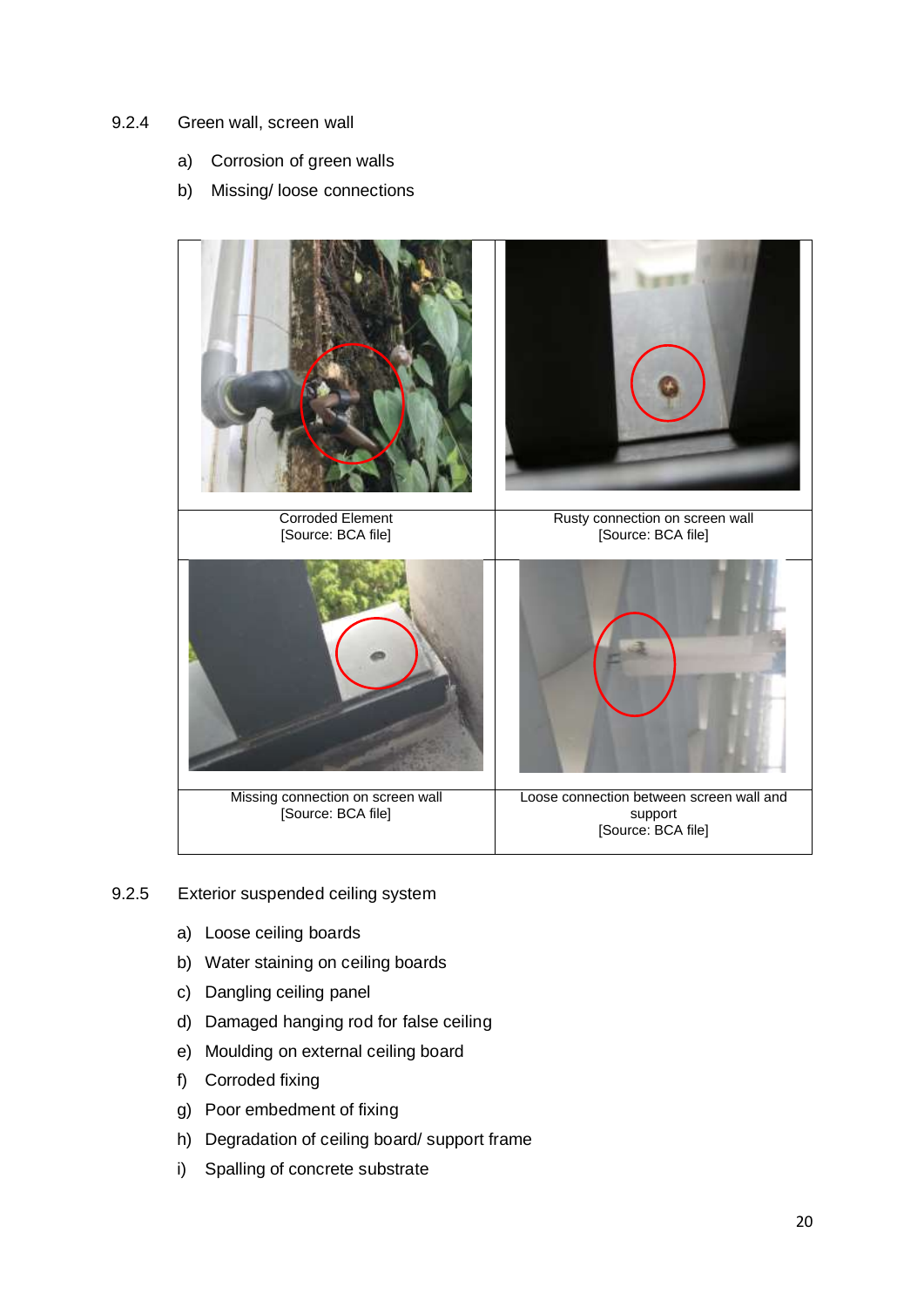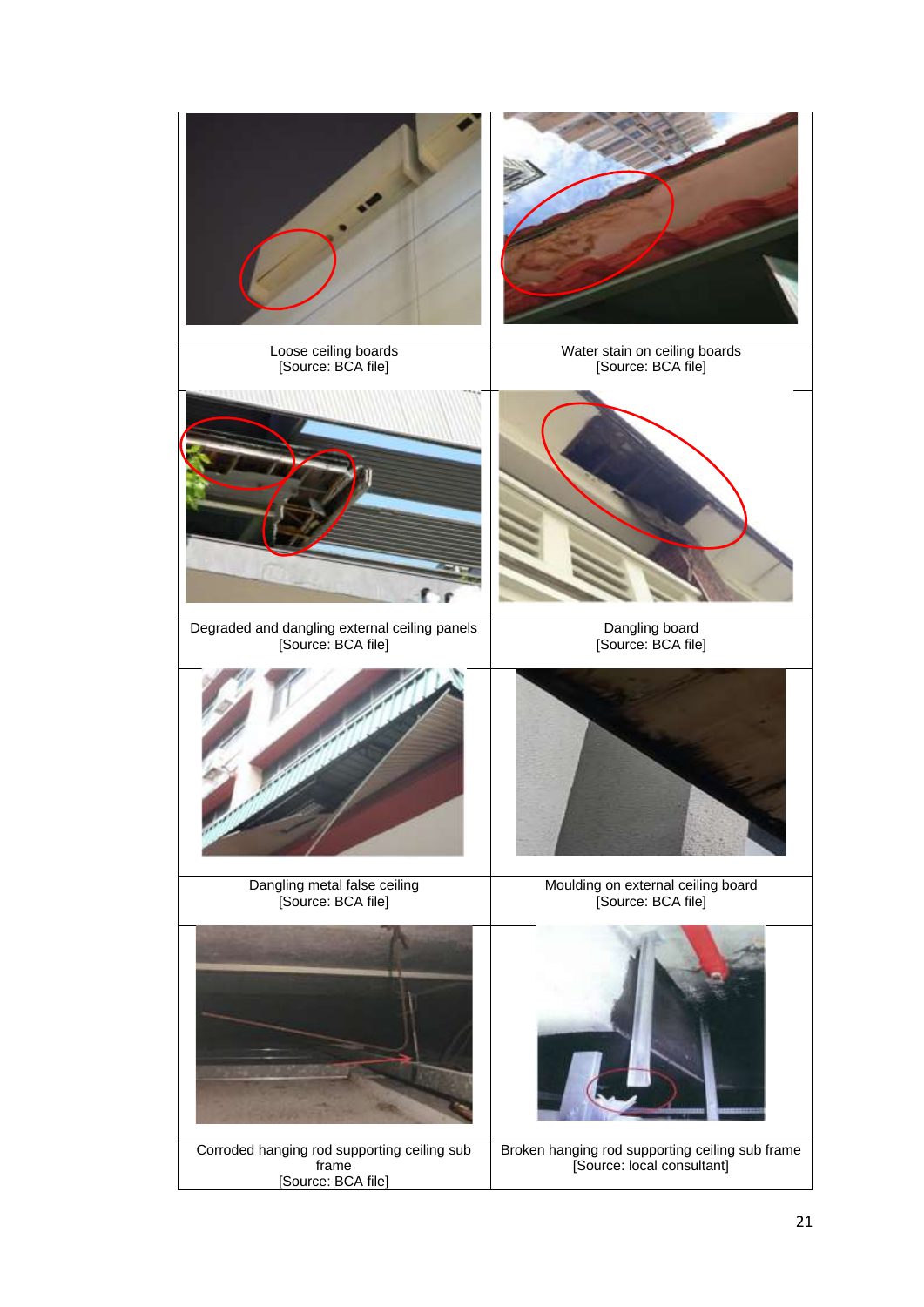

Exterior false ceilings are prone to occasional wetting due to rain. Through the investigation on cases involving dislodgement and fallen exterior false ceiling panels (e.g. calcium silicate boards), it was found that failure of the connecting anchors due to spalling concrete, deterioration of board materials, and corrosion of supporting frames are the common causes for exterior suspended ceiling system. Therefore, the Competent Person shall either remove the false ceiling panel or adopt technology to carry out thorough inspection on the concealed supporting system. The integrity and condition of the ceiling system shall be indicated in the inspection report.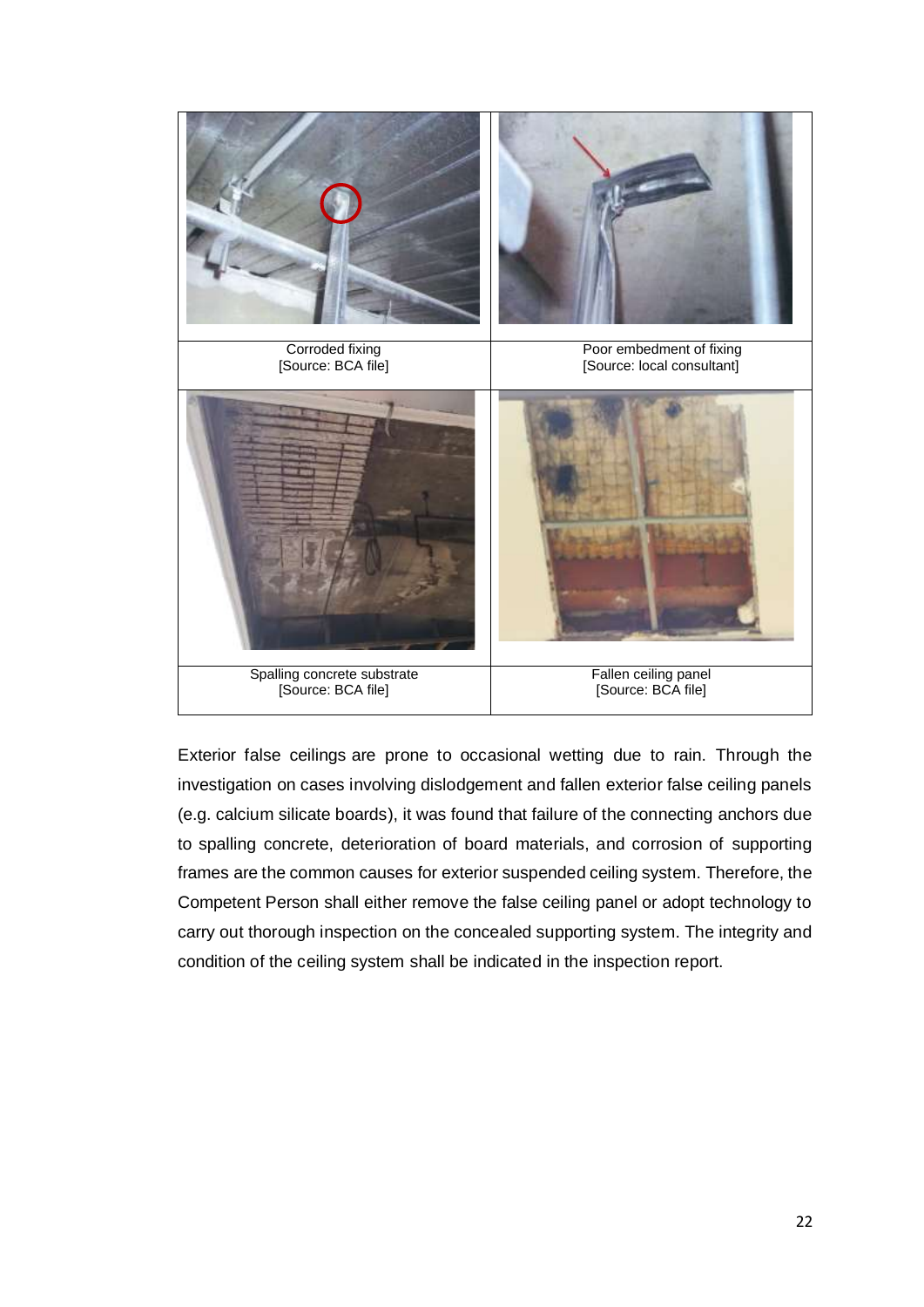#### 9.2.6 Window

- a) Dangling window panel
- b) Cracked/ missing window glass panels
- c) Rusty or corroded window panel fixings
- d) Failure of screws



The Competent Person shall report to BCA any dangling windows spotted during the course of inspection.

- 9.2.7 Balustrade and railing
	- a) Corroded railing members/ supports/ connections
	- b) Cracked glass balustrade
	- c) Damaged sealant

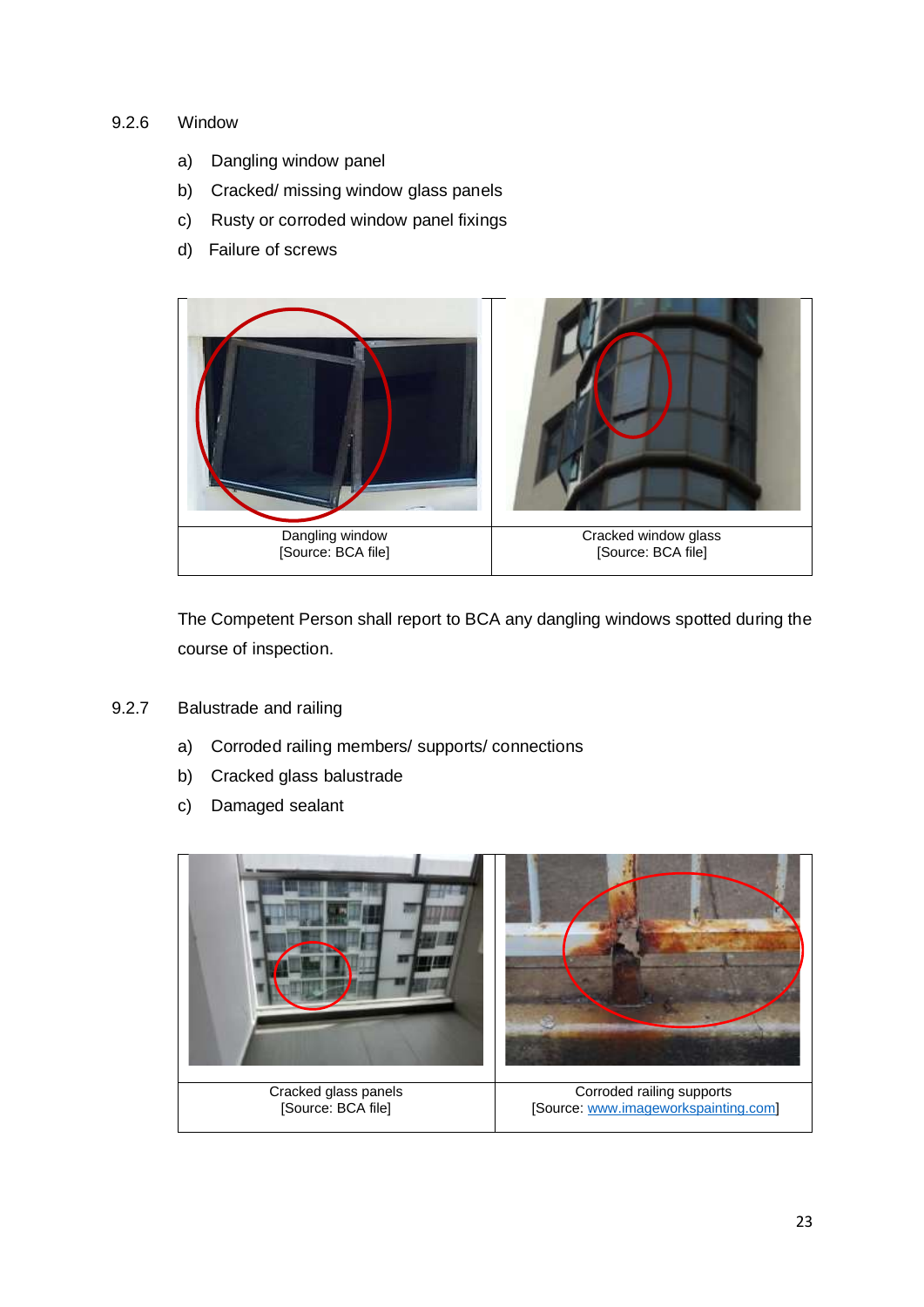

#### 9.2.8 Fins and louvres

- a) Dangling elements
- b) Corrosion of elements/ connections

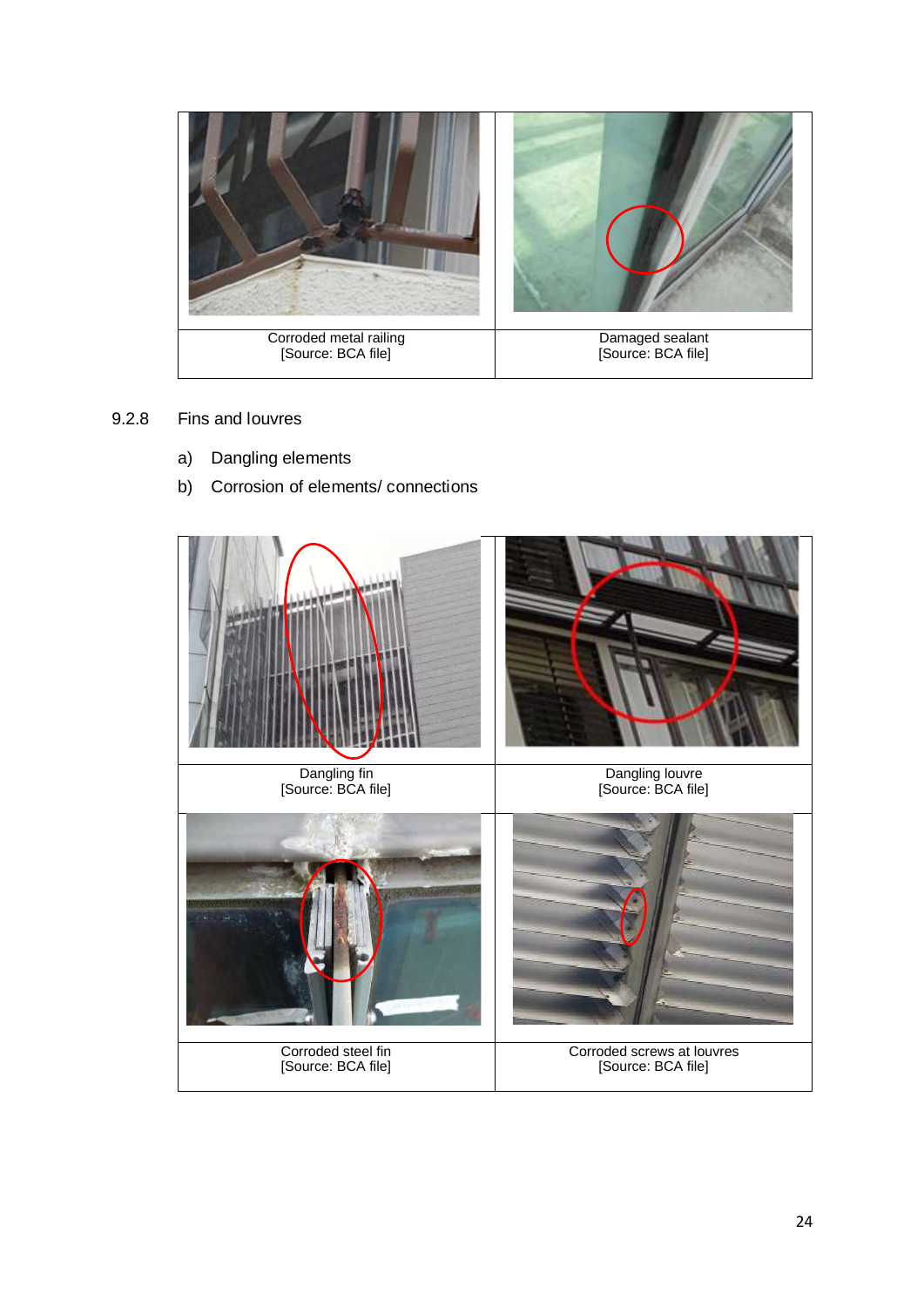- 9.2.9 Sunshade, awning, canopy, roofing sheet, rainwater down-pipe and gutter
	- a) Dislodgement
	- b) Corroded/ loose connections
	- c) Corrosion/ dislodgement of rainwater down-pipe and gutter
	- d) Dislodgement of ceiling boards, fascia boards
	- e) Corrosion of rainwater down-pipe/ gutter hangers/ clamps

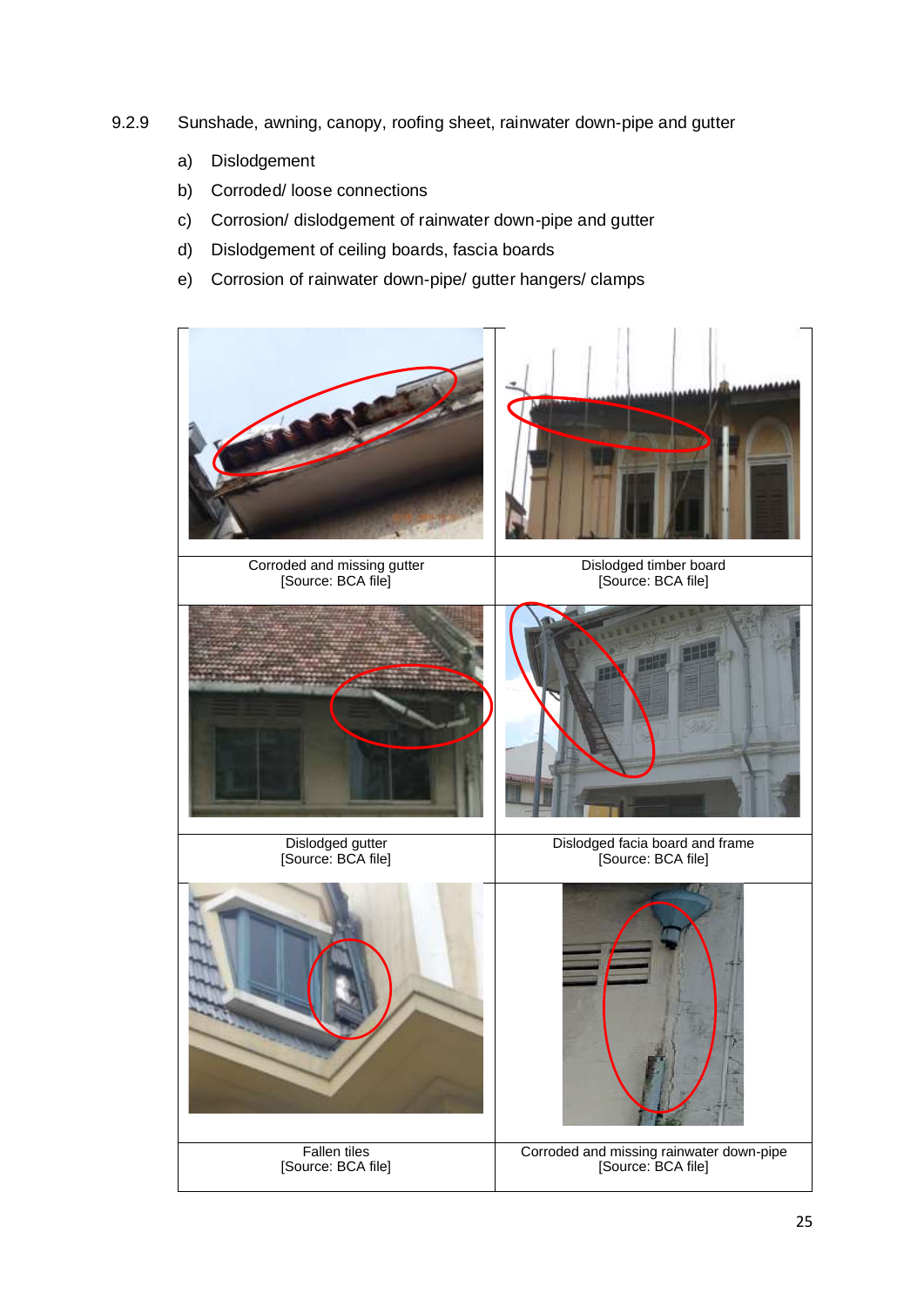

- 9.2.10 Structural support for air-conditioning unit
	- a) Corrosion of air-con brackets,
	- b) Corrosion of air-con brackets fixing/ fasteners



### **10 ASSESSMENT AND CLASSIFICATION OF RESULTS**

- 10.1 The Competent Person shall give his/her assessment on the façade condition based on the façade inspection findings and his/her professional judgement. Each type of façade on the building and its condition must be classified as either "**Safe**", "**Require Repair**" or "**Unsafe**".
	- a) A "**Safe**" classification means that the façade is in a condition that will not require any repair and is unlikely to become unsafe or require repair.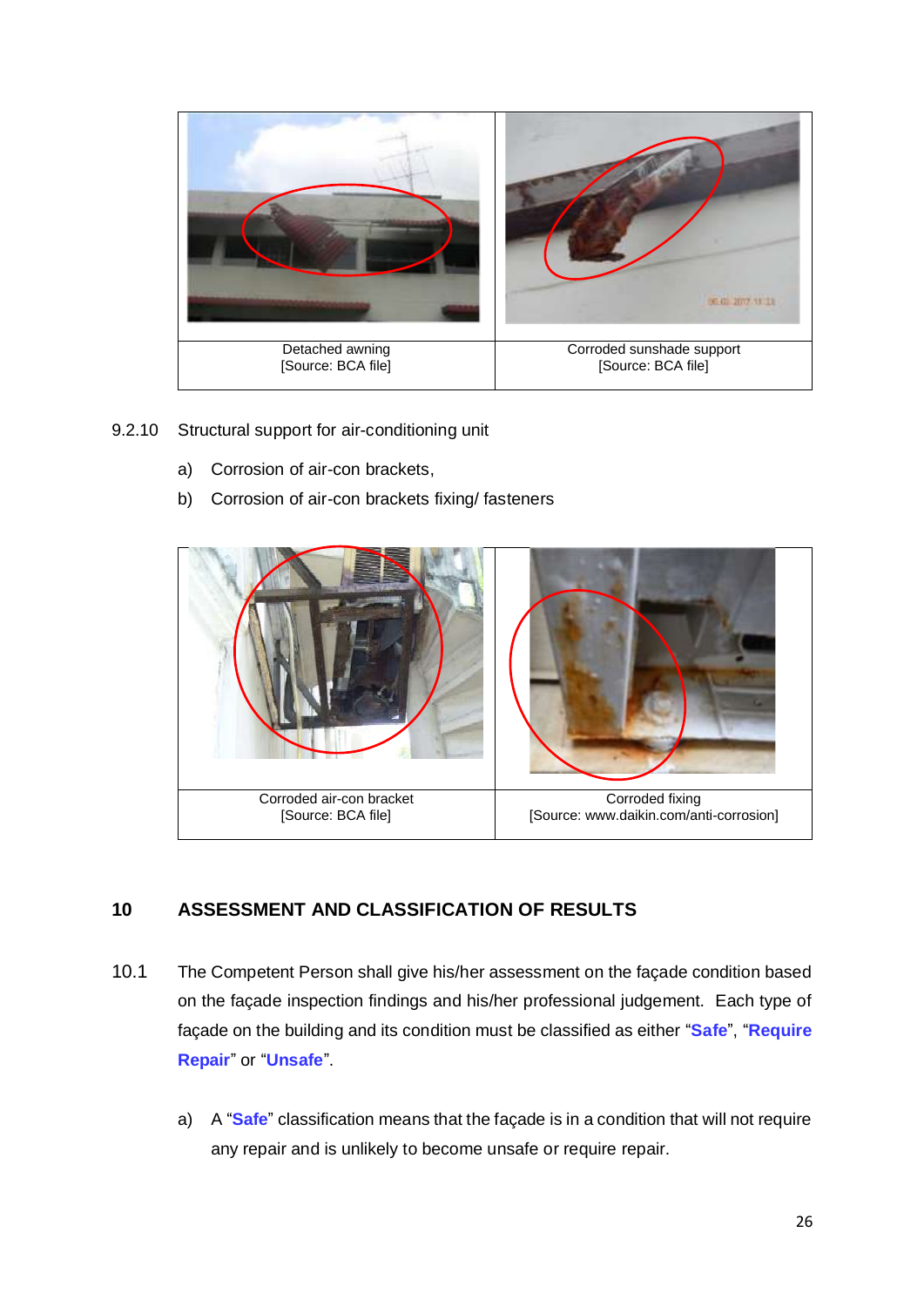- b) A "**Requires Repair**" classification denotes that the condition of façade is deteriorating but does not pose any imminent danger. However, the façade requires repair to address problems detected and prevent further deterioration.
- c) An "**Unsafe**" classification represents a condition of a façade that is dangerous and requires immediate attention and repair.
- 10.2 If a type of façade is classified as "**Unsafe**" or "**Require Repair**", the Competent Person shall recommend to the building owner to take all necessary immediate measures to ensure that the façade does not pose a danger to any person or damage any property. Any building façade elements found to be loose or dangling shall be removed immediately. The Competent Person is to assess whether immediate measures, such as cordoning off and erecting of protective hoarding to prevent access into the affected area, and removal of the affected façade element, are needed.
- 10.3 Where the façade defects and rectification involve structural elements, the Competent Person is advised to engage the services of a Professional Engineer in the Civil or Structural discipline (if the Competent Person is not one) and obtain engineering advice to aid him in the assessment of the integrity of the building façade and proposed rectification works.
- 10.4 The Competent Person shall prepare and submit an inspection report to the Commissioner of Building Control upon completion of the façade inspection, which shall include the recommendation for immediate precautionary measures for "Require Repair" and "Unsafe" classifications of façade condition. See Section 11 of these Guidelines on the preparation of the façade inspection reports.

#### **11 FORMAT OF REPORT SUBMISSION**

11.1 The Competent Person must prepare a report on the results of the visual inspection and close-range inspection of the façade and his or her assessment of the condition of the façade in accordance with the Building Control Act and regulations. The report produced by the Competent Person should be professional, clear and conclusive. A stereotype report written in a manner, which can be used for any building with minor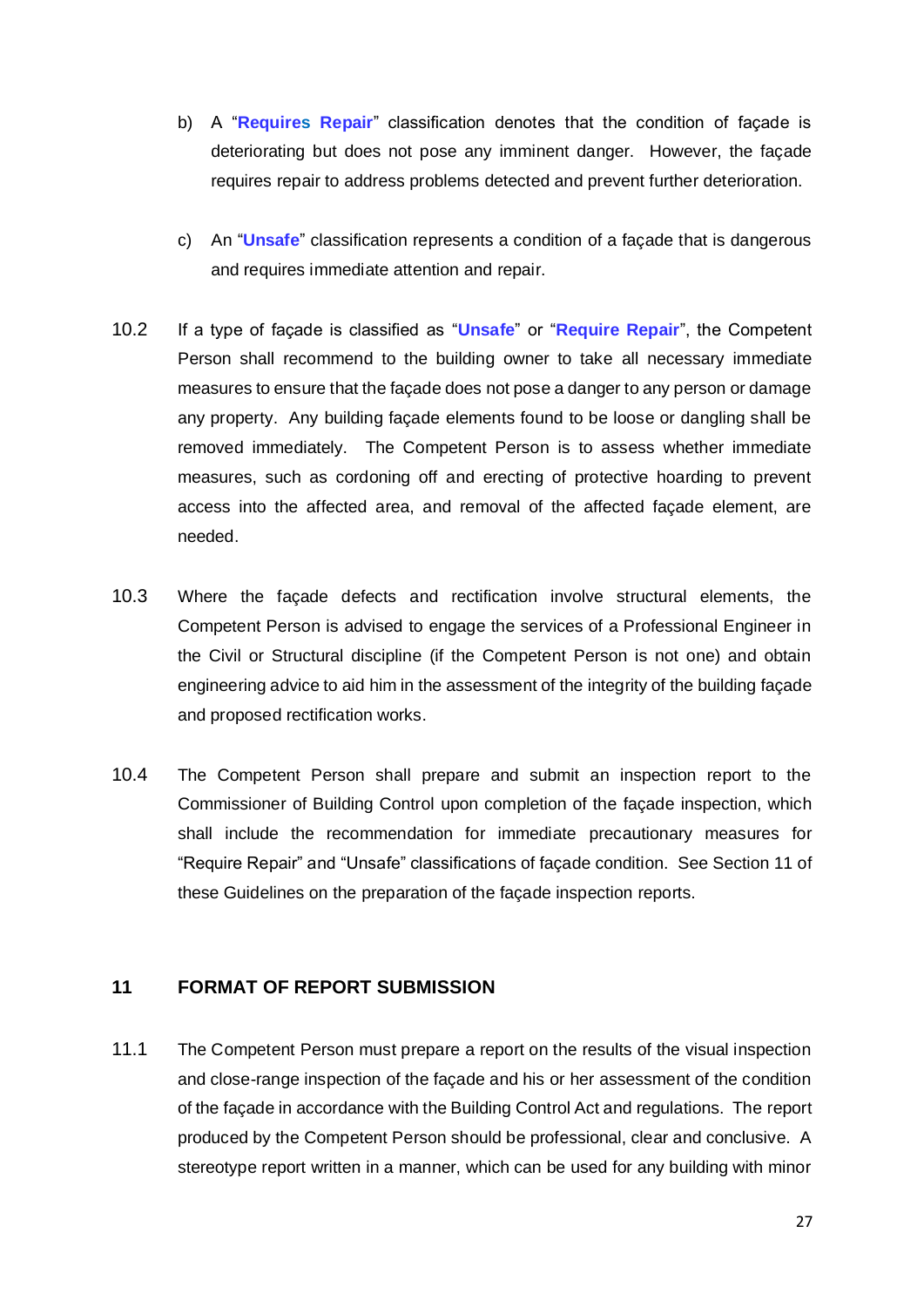changes to its title block, is non-compliant with the Building Control Act and defeats the purpose of the periodic façade inspection regime. On the other hand, a thick report consisting of mainly photographs with no technical input will also not serve the purpose. Appropriate and sufficient photographs that can represent the general façade condition and defects to match the conclusion made should be set out in the report, and not just be limited to areas of facades where defects are observed.

- 11.2 The report should reflect how the Competent Person had carried out the façade inspection in a professional manner with reasonable diligence. A well-prepared and professional report is demonstrated by the technical views, assessment, judgement, conclusion and follow-up recommendations put forth with a sound basis. Such a report is also useful for the owner for follow-up on maintenance and repair required.
- 11.3 The report must contain a detailed description of the visual inspection with photographic images, close-range inspection and any full façade investigation of the facade of the building conducted by the Competent Person, analyses of observations about the condition of the façade and of every test conducted in the course of any visual inspection, close-range inspection and full façade investigation of the façade, and recommendations by the Competent Person as to such building works as are necessary to ensure the integrity of any part of the building façade or to prevent the occurrence of a collapse (wholly or partly) of the façade and death or injury to individuals, or damage to other property, within or outside the building. The Competent Person should use the classification of "**Safe**", "**Require Repair**" or "**Unsafe**" for the building façade system. In addition, a checklist shall accompany the inspection report submission. Refer to Annex C for the Inspection Checklist of Façade Record for Elevation.
- 11.4 The report shall set out, but not be limited to, the following:

#### 11.4.1 General Information

- a) Development/building address and name
- b) Number of building blocks in the development
- c) Number of storey in each building block within the development
- d) Description of main usage of the buildings
- e) Details of as-built records/ drawings of façade systems, if available
- f) Maintenance history of the façade, if known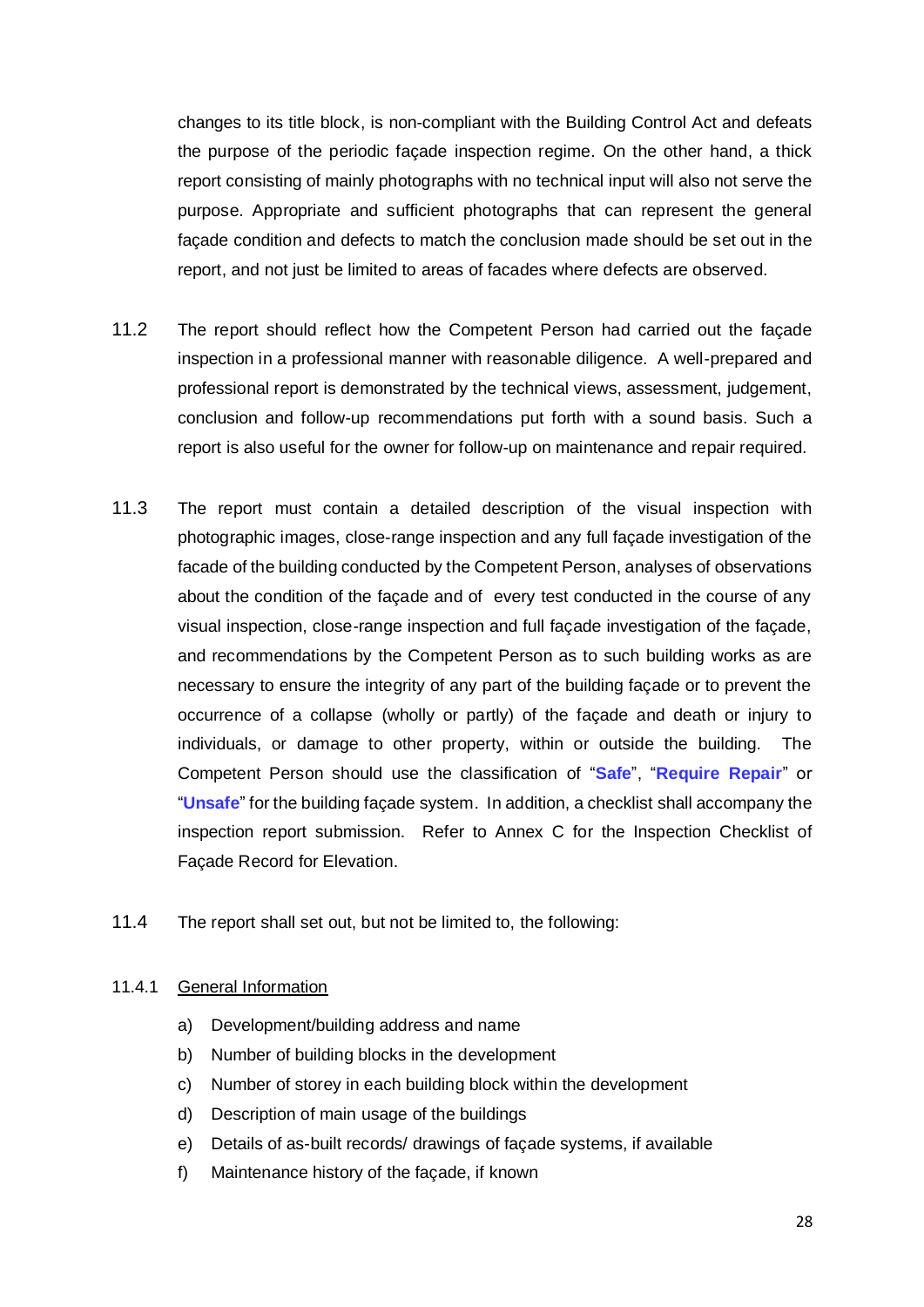- g) Names, addresses, contact details of other specialist/consultants involved in the inspection (if any)
- h) Particulars of Façade Inspector engaged to assist the Competent Person in the inspection (if any)

#### 11.4.2 Façade Systems of the Building

- a) Description of the façade systems in different parts of the building (i.e. materials, connection details, etc.)
- a) Sketches, plans and drawings of façade systems with proper titles, explanations and cross-references to the main body of the report
- b) Indication of façade systems on building elevation drawings

#### 11.4.3 Diary of the Visual Inspection

- a) Time and dates of inspection
- b) Duration of inspection
- c) Location of inspection
- d) Methodology of carrying out the visual inspection
- e) Description of any areas not covered by the visual inspection, and the reasons for the non-coverage
- f) Observations of any discrepancies and deviations from the approved plans
- g) Façade elevations showing relevant findings (drawings or photographs)

#### 11.4.4 Diary of Close-range Inspection

- a) Basis of selection of locations/ areas to carry out the Close-range inspection
- b) Drawings/plan of selected areas as record (example showing the 10% area)
- c) Time and dates of Close-range inspection
- d) Duration of inspection
- e) Methodology of carrying out the Close-range inspection, including the type of inspection tools & equipment used
- f) Façade elevations showing relevant findings (drawings or photographs)

#### 11.4.5 Inspection Photos

a) Colour photographs showing the general condition, including the defects observed, of the entire building façade on each elevation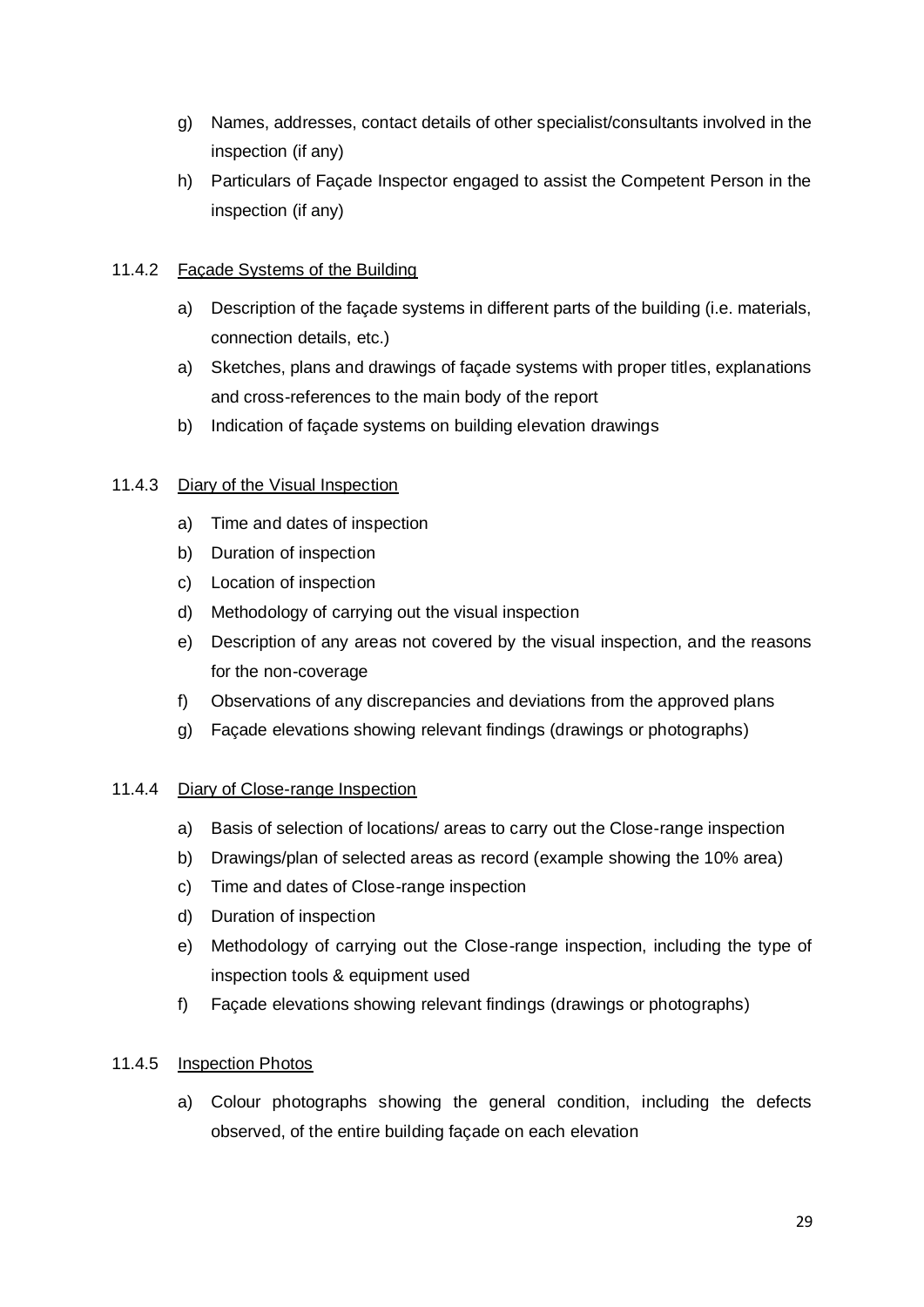- b) Colour photographs showing medium long shot, including the defects observed, of not more than four storey façade shown in each photo on each elevation
- c) Colour photographs showing the "close-up" conditions, including the defects observed, of each façade system from both the visual inspection and Closerange inspection
- d) Colour photographs showing the façade segments which require repair or are unsafe

#### 11.4.6 Assessment on Findings

- a) Description and classification of conditions (i.e. "**Safe**", "**Require Repair**" or "**Unsafe**") for each façade type on the building
- b) Comparison of current façade conditions with conditions observed during the previous façade inspection cycle
- c) Presentation of technical views, assessment, judgement and conclusion on the façade conditions based on the findings from the inspection
- d) Locations and description of defects observed on the façade classified as "**Require Repair**" or "**Unsafe**"
- e) Analysis on the causes of façade defects classified as "**Require Repair**" or "**Unsafe**"

#### 11.4.7 Recommendations, Remedial and Follow-Up Actions

- a) If "**Require Repair**" or "**Unsafe**" conditions are found, a repair proposal (to the entire façade, not just for the inspected façade areas) including details of proposed method, materials, precautionary measures, timeframe to complete the repairs, etc. shall be submitted
- b) Recommendations for maintenance of façade until the next cycle of inspection, including the replacement of existing façade members to ensure robustness and durability under the existing environmental conditions

#### 11.4.8 Conclusion

- a) Summary of assessment on the condition of the façade elements inspected
- b) Highlight on façade elements requiring remedial works or further investigation, precautionary measures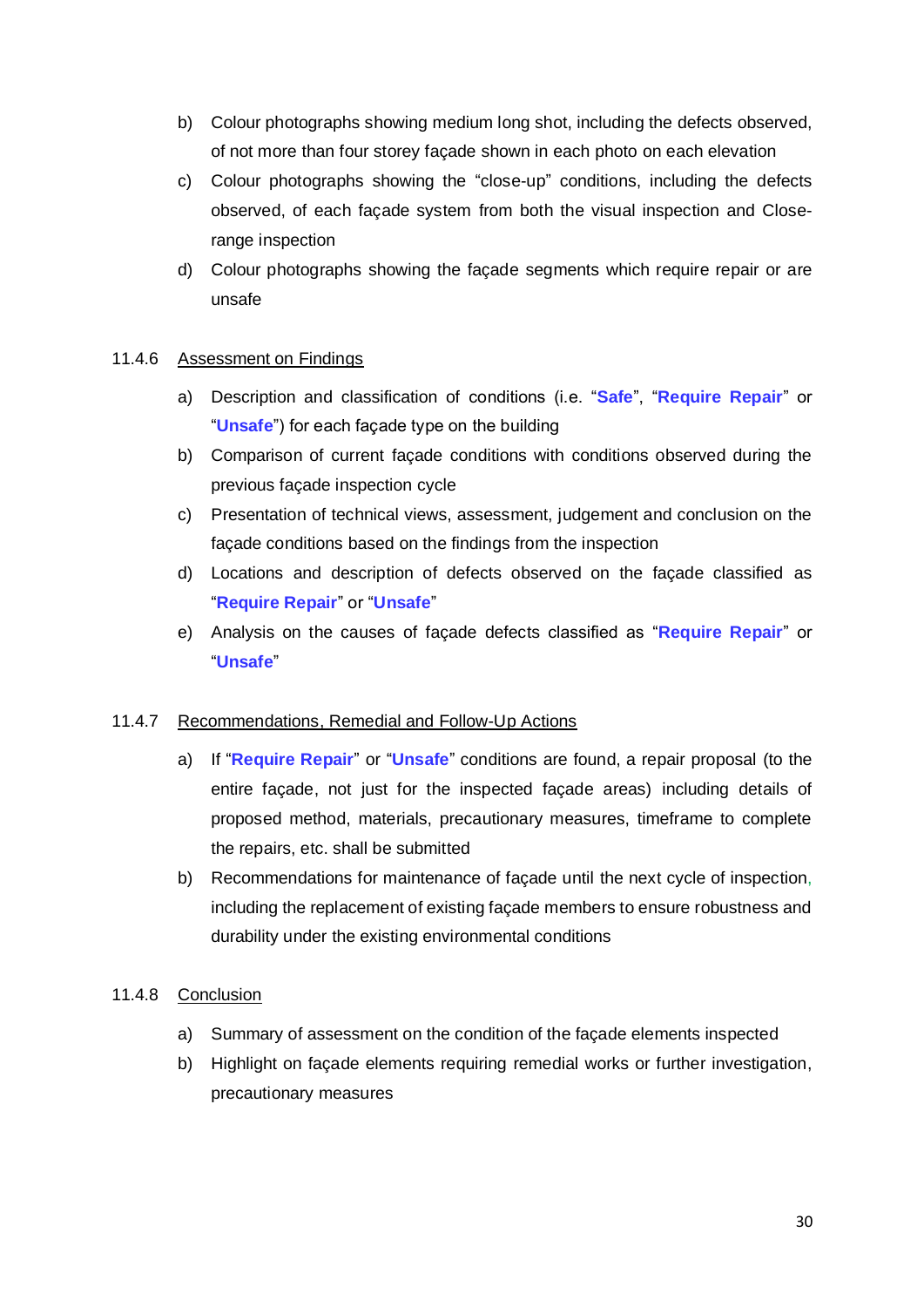#### 11.4.9 Endorsement and Standard Certification

a) Standard certification at the first and last page of the report, duly signed and endorsed by the Competent Person appointed to carry out the façade inspection

#### **12 REPAIR WORKS TO BUILDING FAÇADE DEFECTS**

- 12.1 The Competent Person shall recommend in his inspection report the necessary repairs to be carried out in order to restore the integrity of the building façades.
- 12.2 Where the repair involves any structural elements or works, the structural plan approval and permit to commence structural works are to be obtained prior to commencing the repairs, where applicable. It is recommended that where the Competent Person is also a professional engineer, the Competent Person should also be appointed to supervise the performance of the repair work. If the Competent Person is not a professional engineer, the building owner shall appoint a professional engineer to supervise the performance of the repair works.
- 12.3 Upon completion of the repairs, the owner shall submit photos of the completed repairs, as well as a certification that the repairs had been carried out in accordance with the recommendations of the Competent Person and supervised by a professional engineer/Competent Person to his/her satisfaction.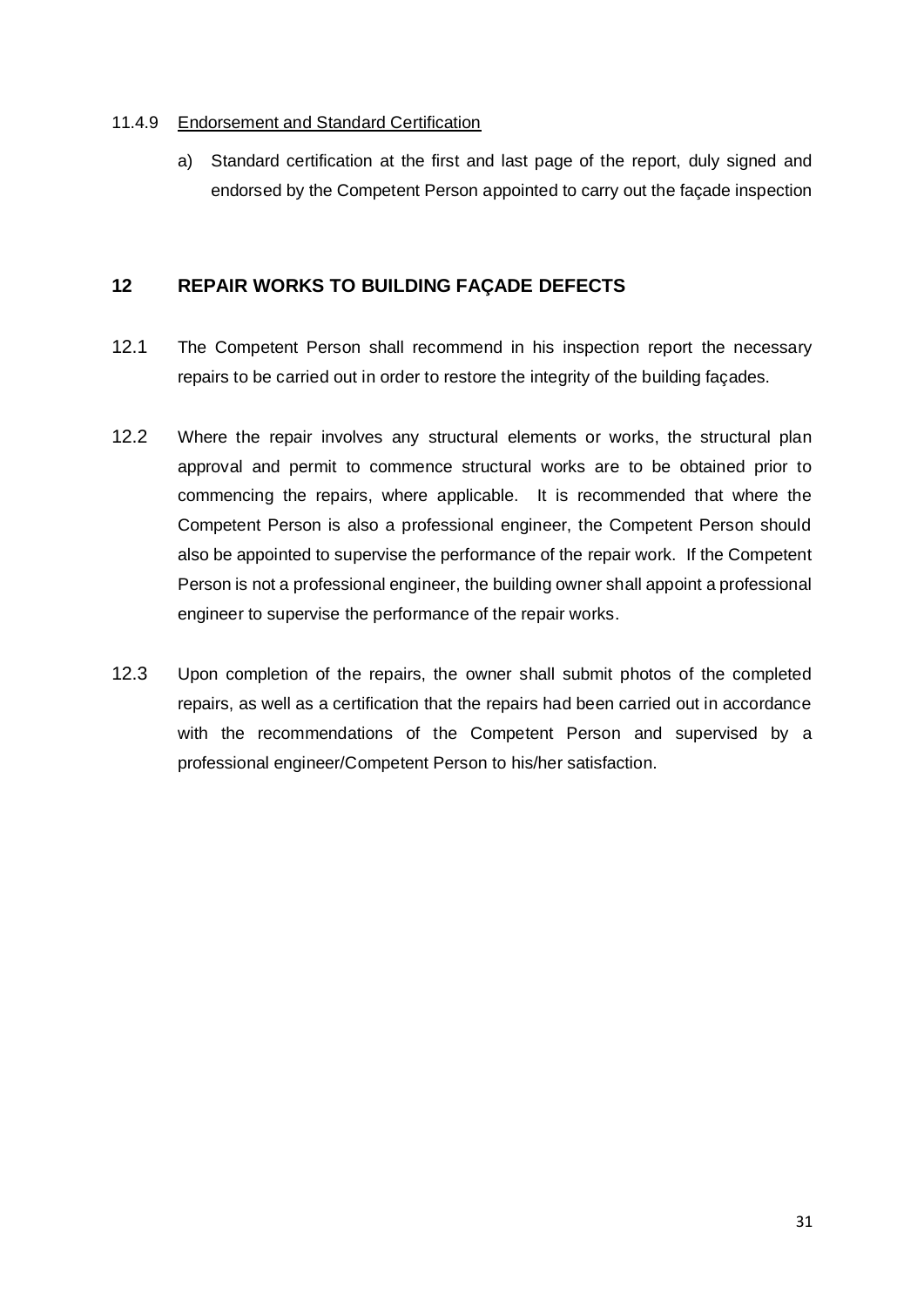# **ANNEXES**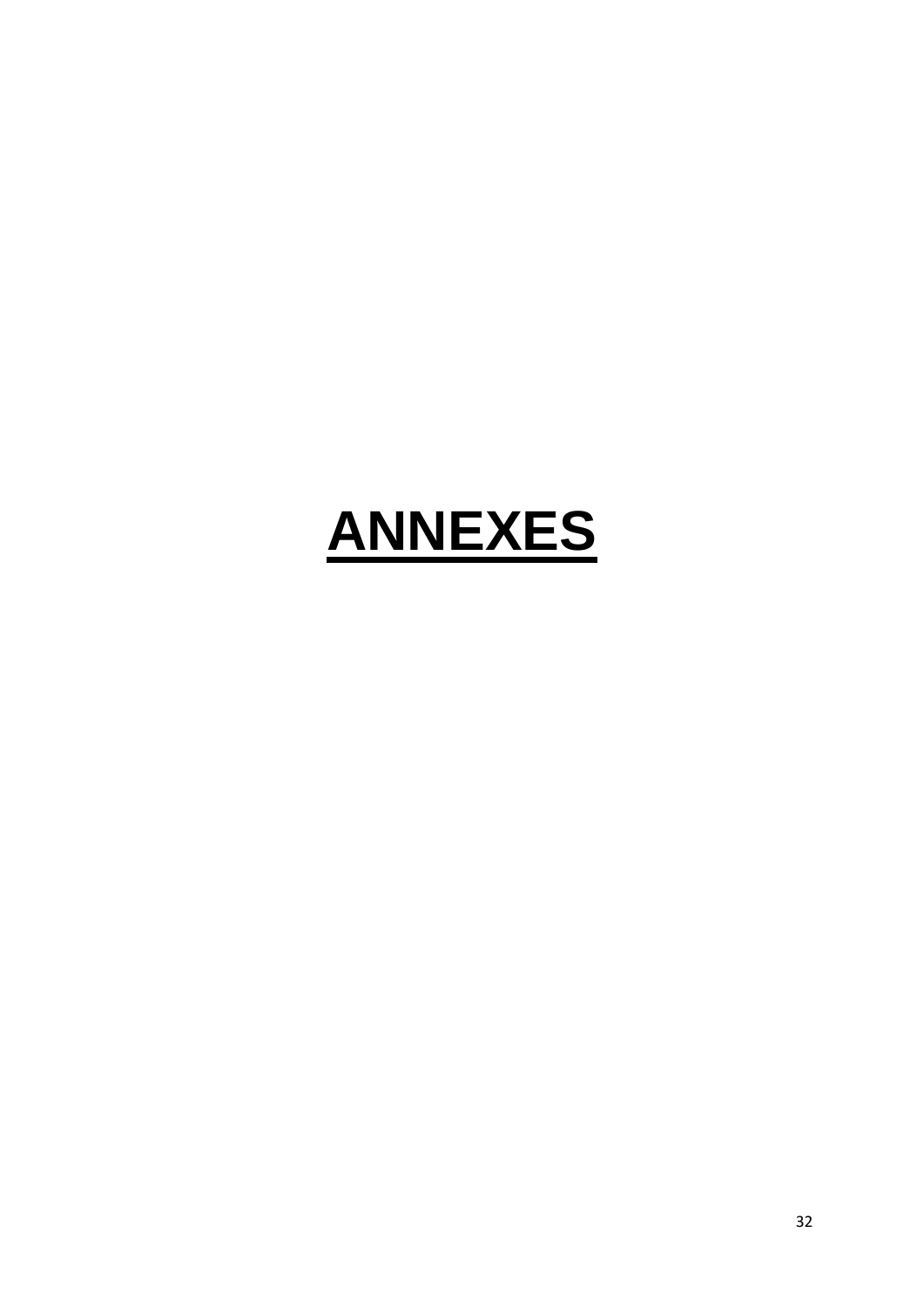

## **Annex A: Examples of Building Apex**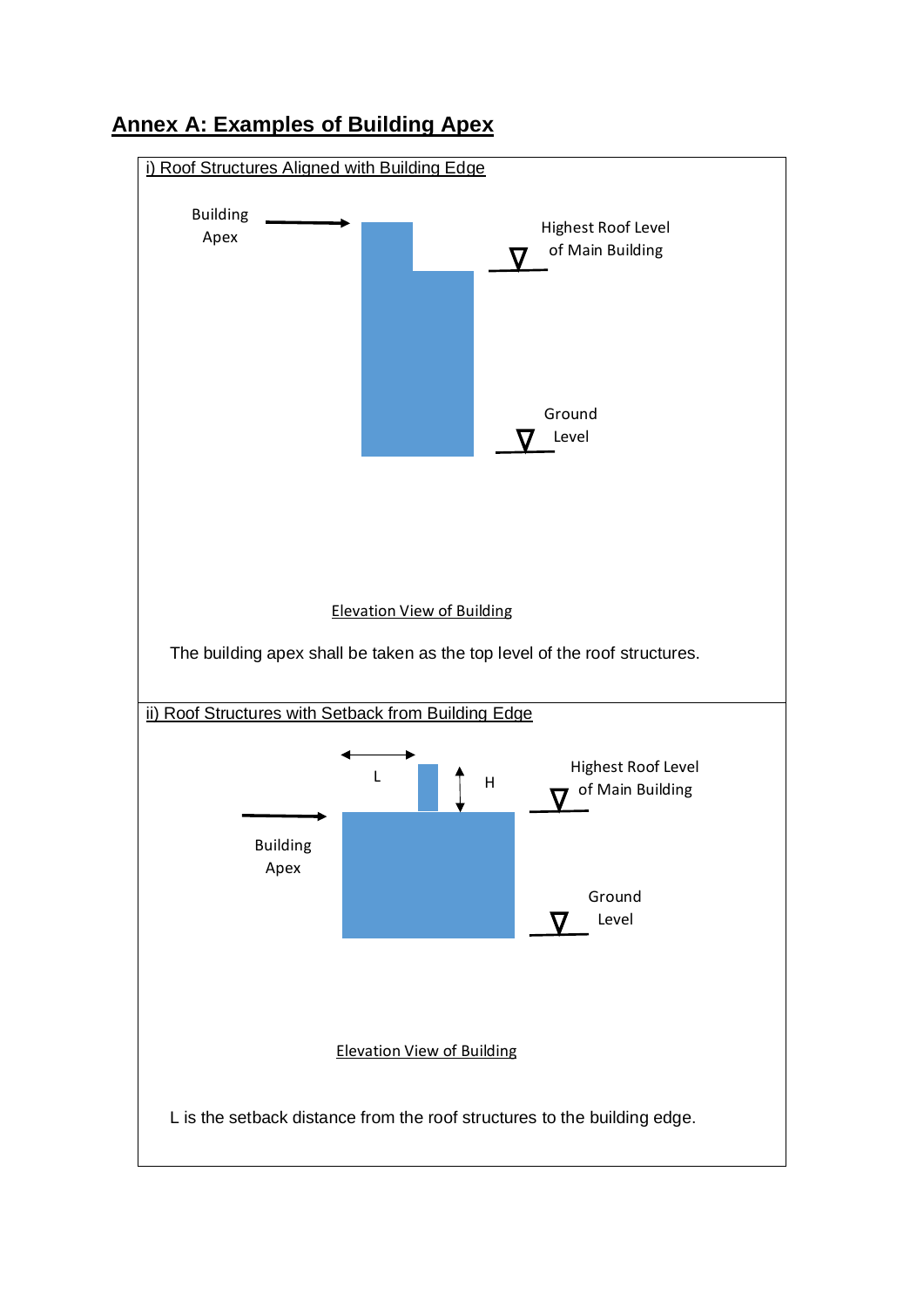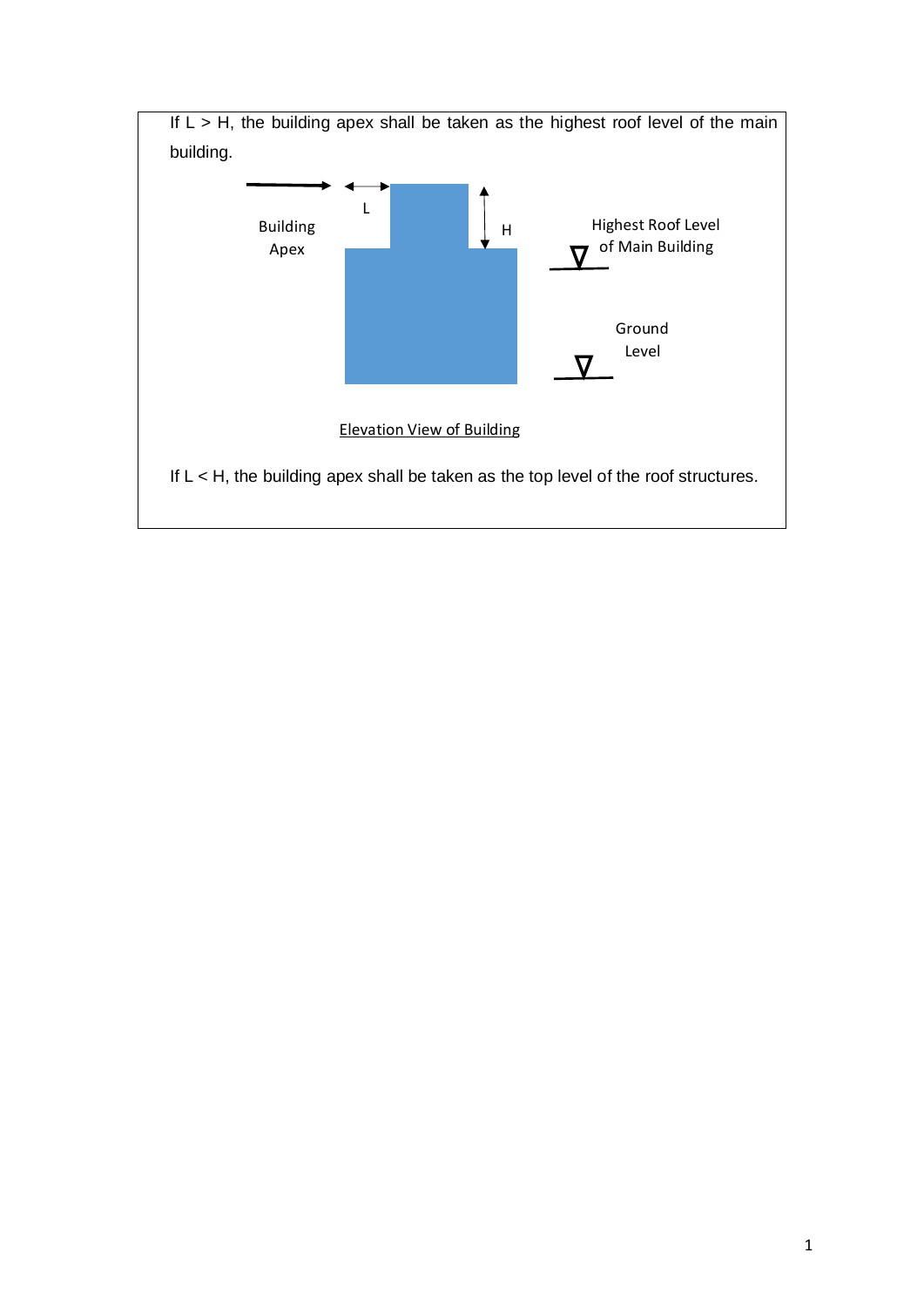

## **Annex B: Examples of 10% Close-Range Inspection Requirement**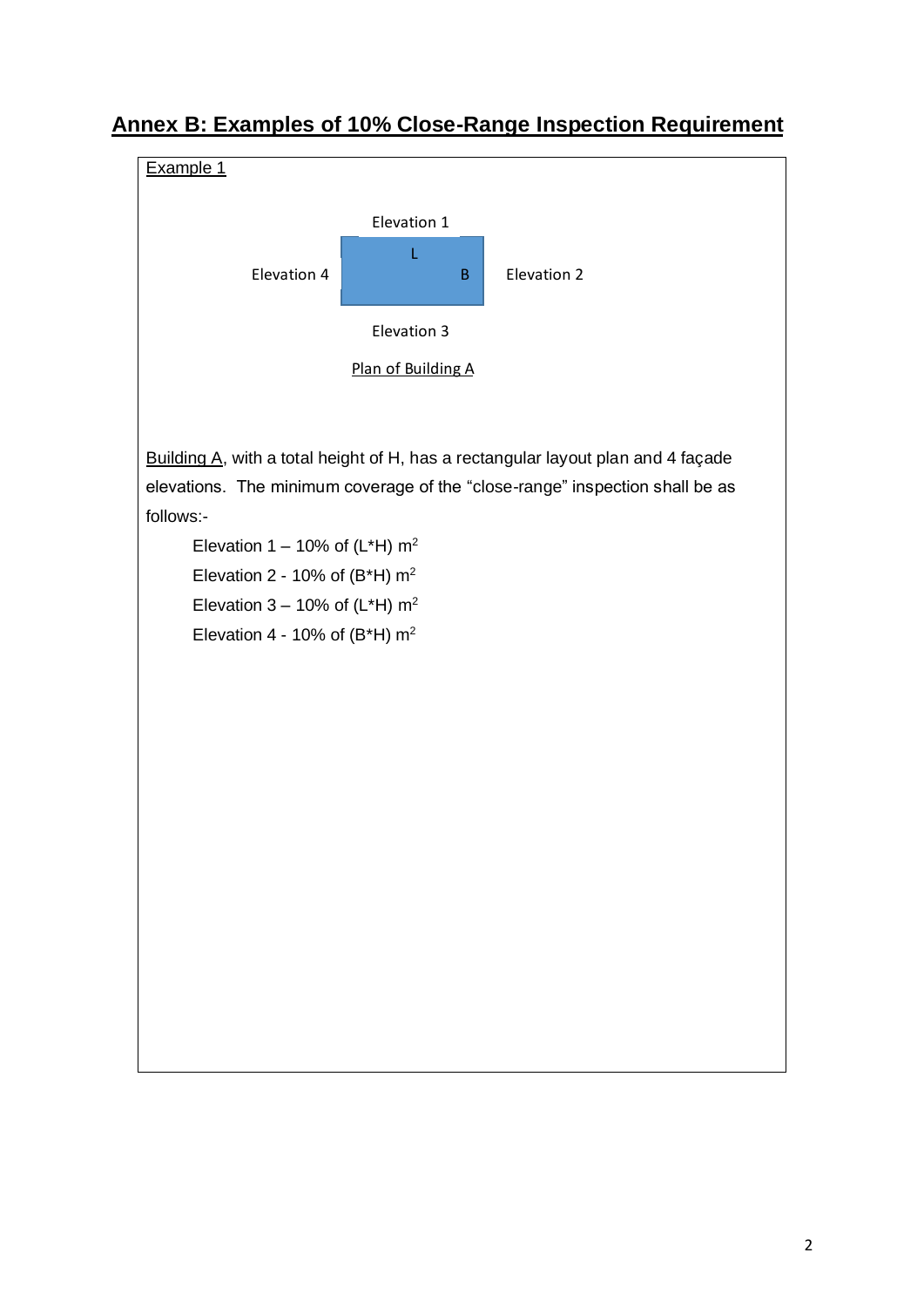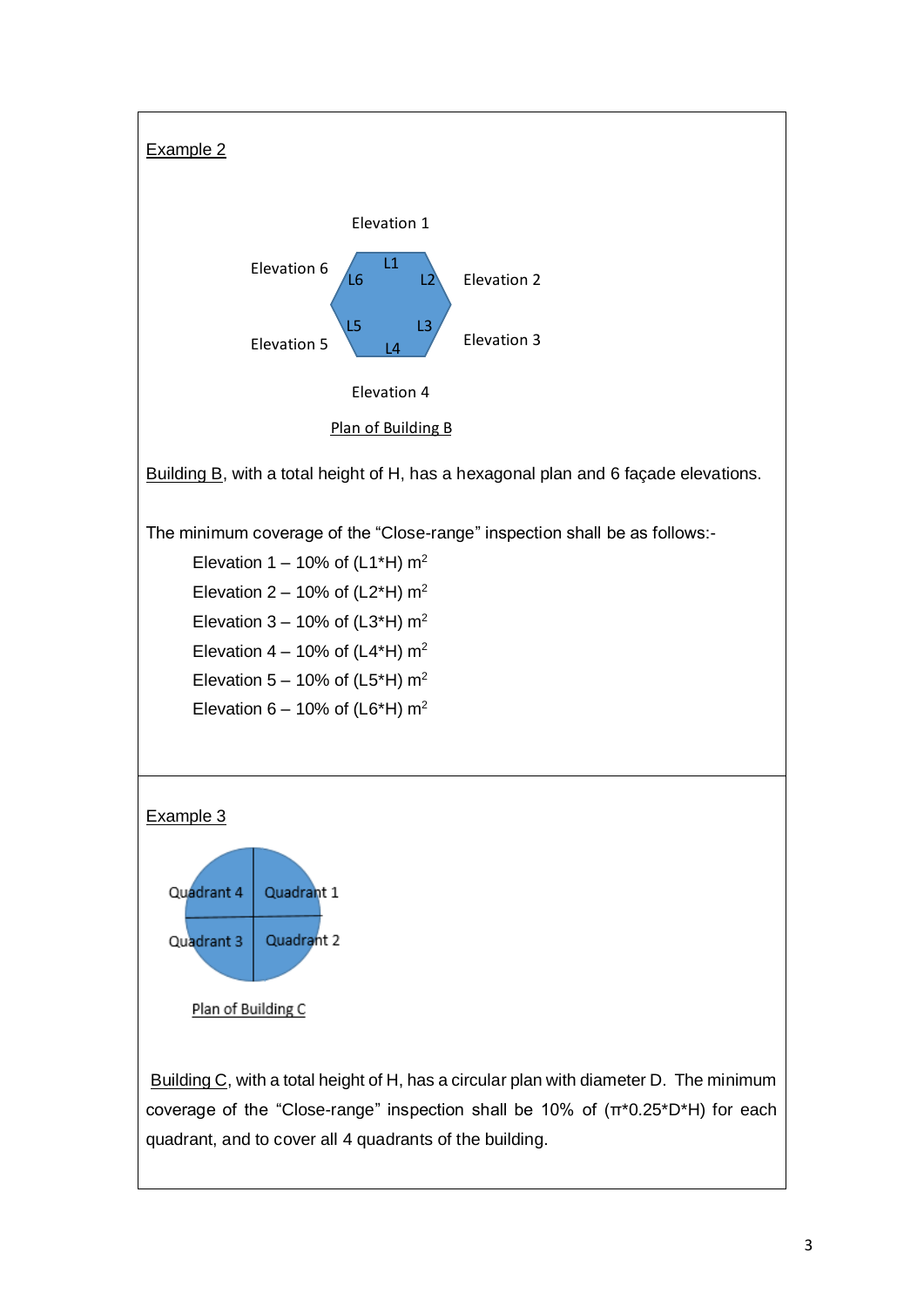# **Annex C: Inspection Checklist of Facade Record for Elevation**

| <b>Building Address:</b>                                                                |                                               |                                                 |  |  |  |
|-----------------------------------------------------------------------------------------|-----------------------------------------------|-------------------------------------------------|--|--|--|
| <b>Building Height:</b>                                                                 |                                               | Number of storeys:                              |  |  |  |
| <b>Block Number:</b>                                                                    |                                               | Age of Building:                                |  |  |  |
| <b>BCA Notice Number:</b>                                                               |                                               | Report Reference:                               |  |  |  |
| Name of Inspector (FI):                                                                 |                                               | ID of Inspector:                                |  |  |  |
| Name of Competent Person (CP):<br>Company of Competent Person:                          |                                               |                                                 |  |  |  |
| <b>FAÇADE INSPECTION CHECKLIST:</b>                                                     |                                               |                                                 |  |  |  |
| Date of Inspection:                                                                     |                                               | Time of Inspection:                             |  |  |  |
| <b>Weather Condition:</b>                                                               |                                               | Last inspection Date:                           |  |  |  |
| Elevation Marking / Reference:                                                          |                                               | Duration of visual inspection:                  |  |  |  |
|                                                                                         |                                               | Duration of close-range inspection:             |  |  |  |
|                                                                                         |                                               | Location of the close-range Inspection:         |  |  |  |
| Tools used for visual inspection:<br>Eg. photographic camera, taken entire façade photo |                                               |                                                 |  |  |  |
| Visual Inspection work by FI:                                                           | Declaration of FI on visual inspection works: |                                                 |  |  |  |
|                                                                                         | П                                             | I have taken photos of entire façade under CP's |  |  |  |
|                                                                                         | instruction for his assessment.               |                                                 |  |  |  |

|    | Summary of Close-Range Inspection:                                                                             |                           |     |                    |                                           |
|----|----------------------------------------------------------------------------------------------------------------|---------------------------|-----|--------------------|-------------------------------------------|
|    | (*CP can edits the checklist in accordance to his inspection plan, such as façade types exist in the building) |                           |     |                    |                                           |
|    | Masonry e.g. brick, stone, plastering                                                                          |                           |     |                    |                                           |
|    | Tools used for inspection: eg. rubber mallets, tapping rods,                                                   |                           |     |                    |                                           |
| ID |                                                                                                                | Height/Location: (record  |     | Photo Defect Type* | Remarks                                   |
|    |                                                                                                                | Storey the inspected area | No: |                    | (For timber cladding, to indicate the MC) |
|    |                                                                                                                | can be referenced         |     |                    |                                           |
|    |                                                                                                                | to drawing/report)        |     |                    |                                           |
|    |                                                                                                                |                           |     |                    |                                           |
|    |                                                                                                                |                           |     |                    |                                           |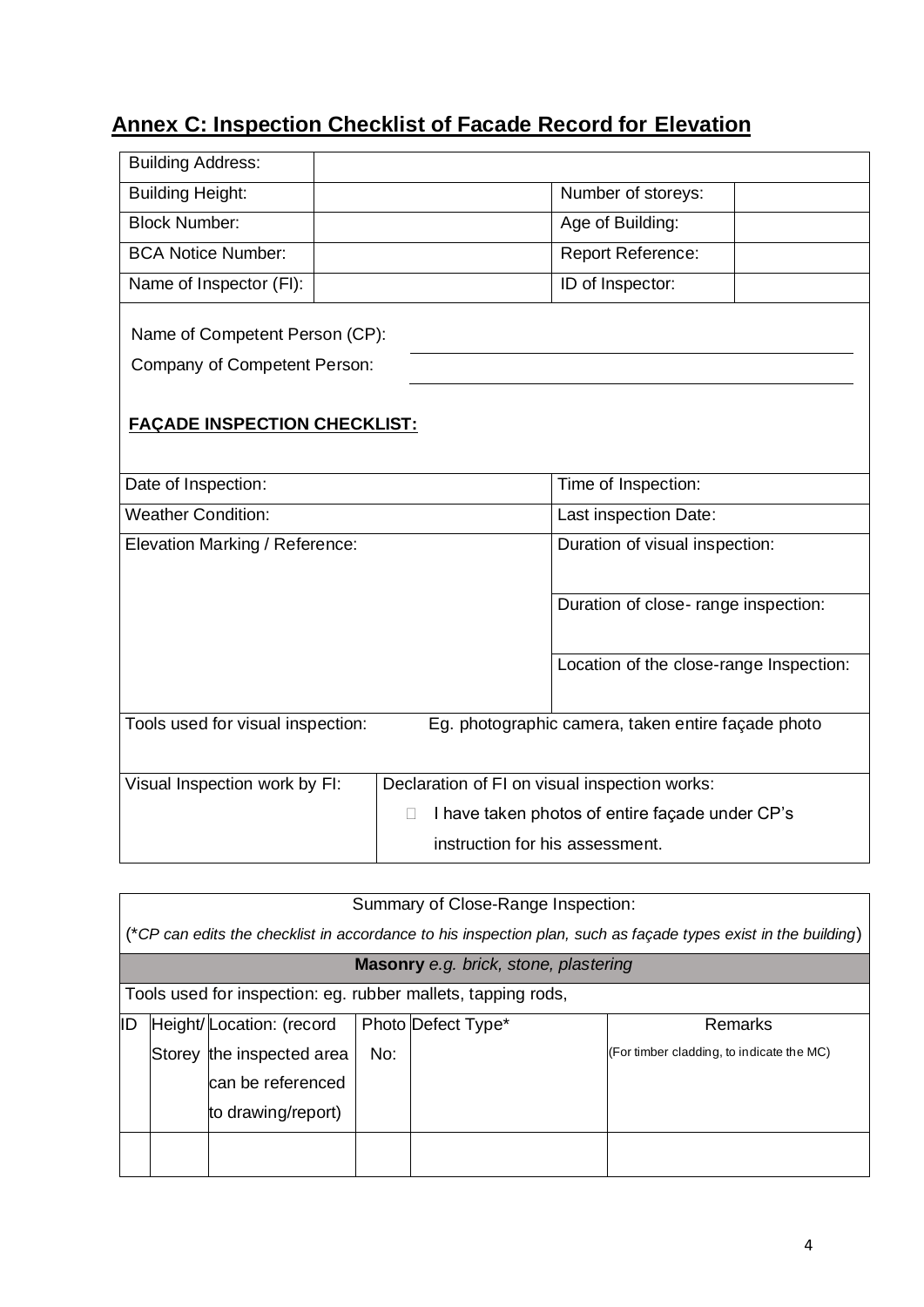| Glass Curtain wall e.g. infil, frame, connection                                    |  |                             |     |                                                                              |                                           |
|-------------------------------------------------------------------------------------|--|-----------------------------|-----|------------------------------------------------------------------------------|-------------------------------------------|
| Tools used for inspection: eg. borescope, etc.                                      |  |                             |     |                                                                              |                                           |
| ID                                                                                  |  | Height/Location: (record    |     | Photo Defect Type*                                                           | Remarks                                   |
|                                                                                     |  | Storey the inspected area   | No: |                                                                              | (For timber cladding, to indicate the MC) |
|                                                                                     |  | can be referenced           |     |                                                                              |                                           |
|                                                                                     |  | to drawing/report)          |     |                                                                              |                                           |
|                                                                                     |  |                             |     |                                                                              |                                           |
|                                                                                     |  |                             |     |                                                                              |                                           |
|                                                                                     |  |                             |     |                                                                              |                                           |
|                                                                                     |  |                             |     | Claddings e.g. fascia material, (metal/stone/Timber/etc.), frame, connection |                                           |
|                                                                                     |  |                             |     | Tools used for inspection: eg. borescope, metal detector, etc.               |                                           |
| ID                                                                                  |  | Height/Location: (record    |     | Photo Defect Type*                                                           | Remarks                                   |
|                                                                                     |  | Storey the inspected area   | No: |                                                                              | (For timber cladding, to indicate the MC) |
|                                                                                     |  | can be referenced           |     |                                                                              |                                           |
|                                                                                     |  | to drawing/report)          |     |                                                                              |                                           |
|                                                                                     |  |                             |     |                                                                              |                                           |
|                                                                                     |  |                             |     |                                                                              |                                           |
|                                                                                     |  |                             |     |                                                                              |                                           |
| Others e.g. attachment, concrete                                                    |  |                             |     |                                                                              |                                           |
| Types of attachment and tools used for inspection: eg. awning using borescope, etc. |  |                             |     |                                                                              |                                           |
|                                                                                     |  | ID Height/Location: (record |     | Photo Defect Type*                                                           | <b>Remarks</b>                            |
|                                                                                     |  | Storey the inspected area   | No: |                                                                              | (For timber cladding, to indicate the MC) |
|                                                                                     |  | can be referenced           |     |                                                                              |                                           |
|                                                                                     |  | to drawing/report)          |     |                                                                              |                                           |
|                                                                                     |  |                             |     |                                                                              |                                           |
|                                                                                     |  |                             |     |                                                                              |                                           |

|                                                                                          | Signed by:     |                  | Verified by: |                                                                                         |  |
|------------------------------------------------------------------------------------------|----------------|------------------|--------------|-----------------------------------------------------------------------------------------|--|
| (FI)                                                                                     |                | Name / Signature | (CP)         | Name / Signature                                                                        |  |
|                                                                                          | *Defect Types: |                  |              |                                                                                         |  |
| Defective of Gasket/Sealant/Paints<br>Cracked/Broken/Deteriorated/Dotten Eacade Material |                |                  | 5.           | Bulging/Bowing/Delamination/Spalling<br>4. Stains/Efflorascence/Discoloration/Mold etc. |  |

- 2. Cracked/Broken/Deteriorated/Rotten Façade Material<br>3. Corroded/Loose Fixings/Brackets/Fastener
- 4. Defective Frame/Components
- 9. Others (please specify)
- 6. Stains/Efflorescence/Discoloration/Mold etc.
- 7. Defective movement joints
- 8. Termite